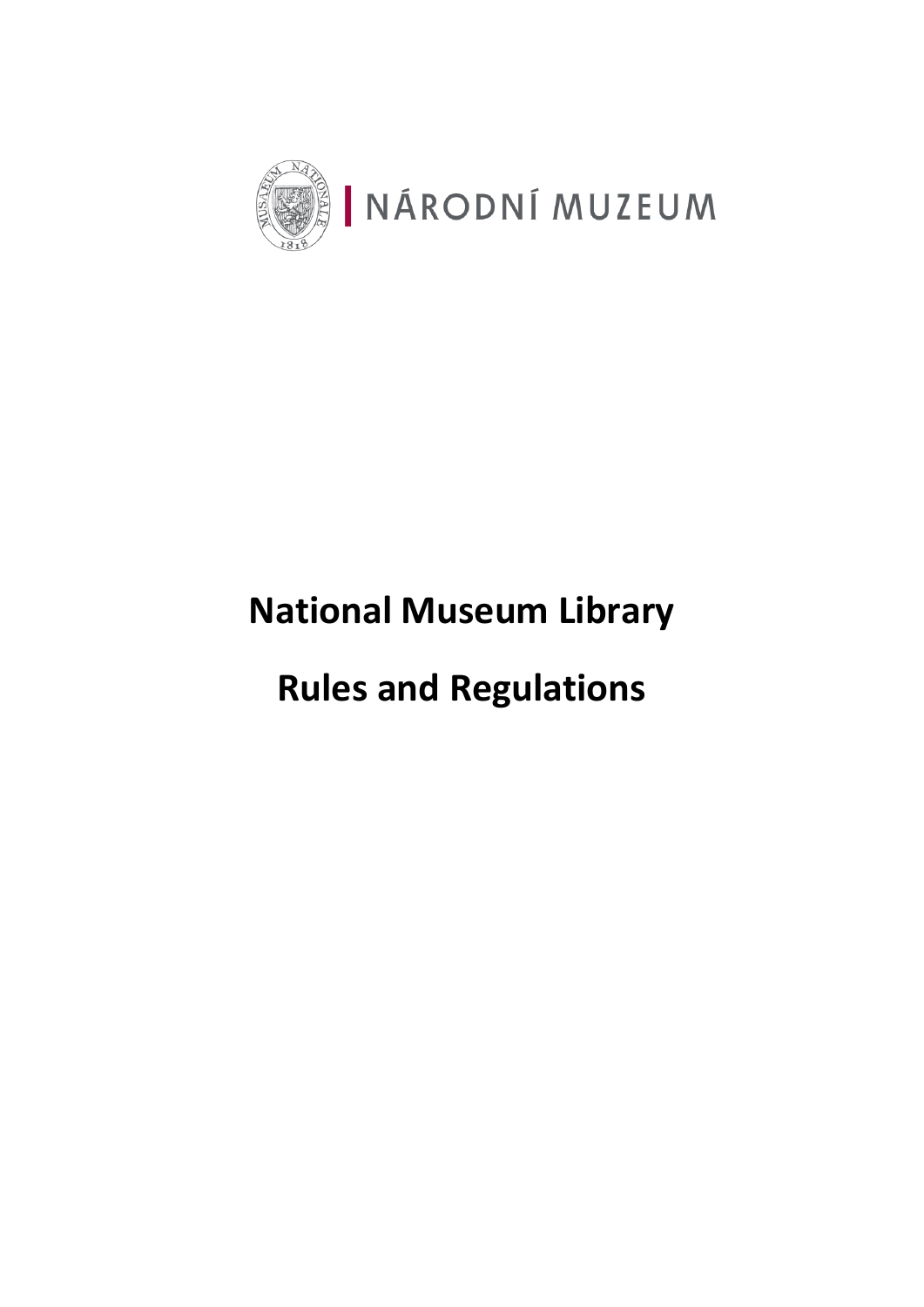#### **Contents:**

#### **Preamble**

#### **Article I - General Provisions**

- § 1 Mission and activities of the National Museum Library
- § 2 Public library and information services
- § 3 Basic rights and obligations of the NML user
- § 4 User registration
- § 5 Processing and protection of personal data
- § 6 User rights in relation to the protection of personal data
- § 7 Common provisions on lending rights

#### **Article II – Reference Use**

§ 8 Access to the Reading Rooms and lending from the NML collections

#### **Article III - Loans outside the NM Premises**

- § 9 Loans for exhibitions
- § 10 Loans for purposes other than for exhibition
- § 11 Loans through Interlibrary Loan Services ILS and IILS
- § 12 Lost property
- § 13 Reprographic services and taking photographs in the Reading Rooms

#### **Article IV – Computer Technology in NML**

§ 14 Rules for use of computer technology in the Reading Rooms

§ 15 Terms of use of electronic information resources and digital libraries

§ 16 Making the National Digital Library Available - Works Not Available on the Market (NDK-DNNT)

#### **Article V - Final Provisions**

- § 16 Final and repealing provisions
- § 17 Annexes to the Library Rules and Regulations
- § 18 Related documents
- § 19 Effectiveness of the Library Rules and Regulations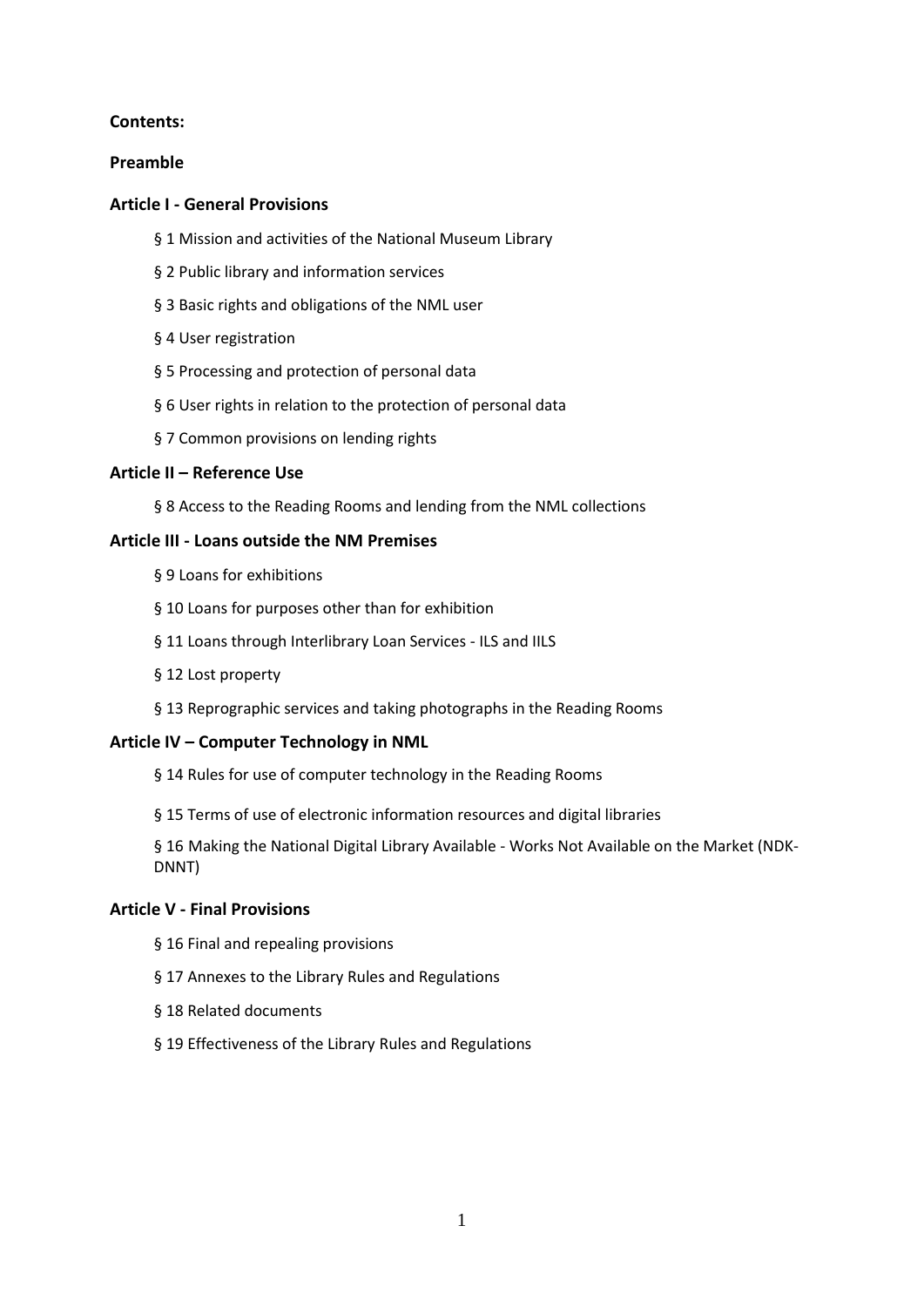#### **Preamble**

In accordance with the Founding Charter of the National Museum issued by the Ministry of Culture of the Czech Republic on 29 December 2000, ref. no. 17.461/2000 and pursuant to § 4 (6) of Law No. 257/2001 Coll. on Libraries and Terms of Operating Public Library and Information Services as amended (Library Act) I hereby publish these Library Rules and Regulations of the National Museum Library.

## **Article I General Provisions**

## **§ 1**

#### **Mission and activities of the National Museum Library**

- 1) The National Museum Library (hereinafter referred to as "NML") is a specialized library within the meaning of § 3 (1) of the Library Act (hereinafter LA).
- 2) The mission of the NML as one of the largest libraries with historical collections in the Czech Republic is to contribute to the development of science, education and culture by collecting, preserving and making information accessible. The NML is one of the departments of the National Museum, a public scientific library and an important library within the network of the museum and gallery libraries in the Czech Republic. It provides its services to the scientific and professional public and to the professional staff of the National Museum.

## **§ 2**

#### **Public library and information services**

- 1) The NML provides users with public library and information services (hereinafter referred to as Services) in accordance with the provisions of the LA (§ 4 and § 14):
	- a. Loan services from NML funds:
		- Reference use to the Reading Rooms on the basis of the Researcher Pass "Průkaz badatele Knihovny Národního muzea"
		- Lending to employees of the National Museum and emeritus to their workplace;
		- Lending outside the NM premises only Interlibrary Loan Services (ILS) and lending to exhibitions.
	- b. Interlibrary Loan Services (ILS) and International Interlibrary Loan Services (IILS)
		- ILS lending within libraries in the Czech Republic;
		- IILS lending from abroad through the National Library of the Czech Republic.
	- c. Reference services
		- Advisory and information services: information on catalogues, collections, databases and library use, organization of excursions for groups;
		- Information and consultation of NML collections managers;
		- Providing access to electronic information resources (EIR);
		- Internet access.
	- d. Reprographic services
		- Printed copies and digital copies.
- 2) According to the fact that NML collections are subject to the Act 122/2000 Coll. on the Protection of Collections of a Museum Character, as amended, the NML provides predominantly reference use only. This means that it does not lend outside the NM premises, even in the framework of the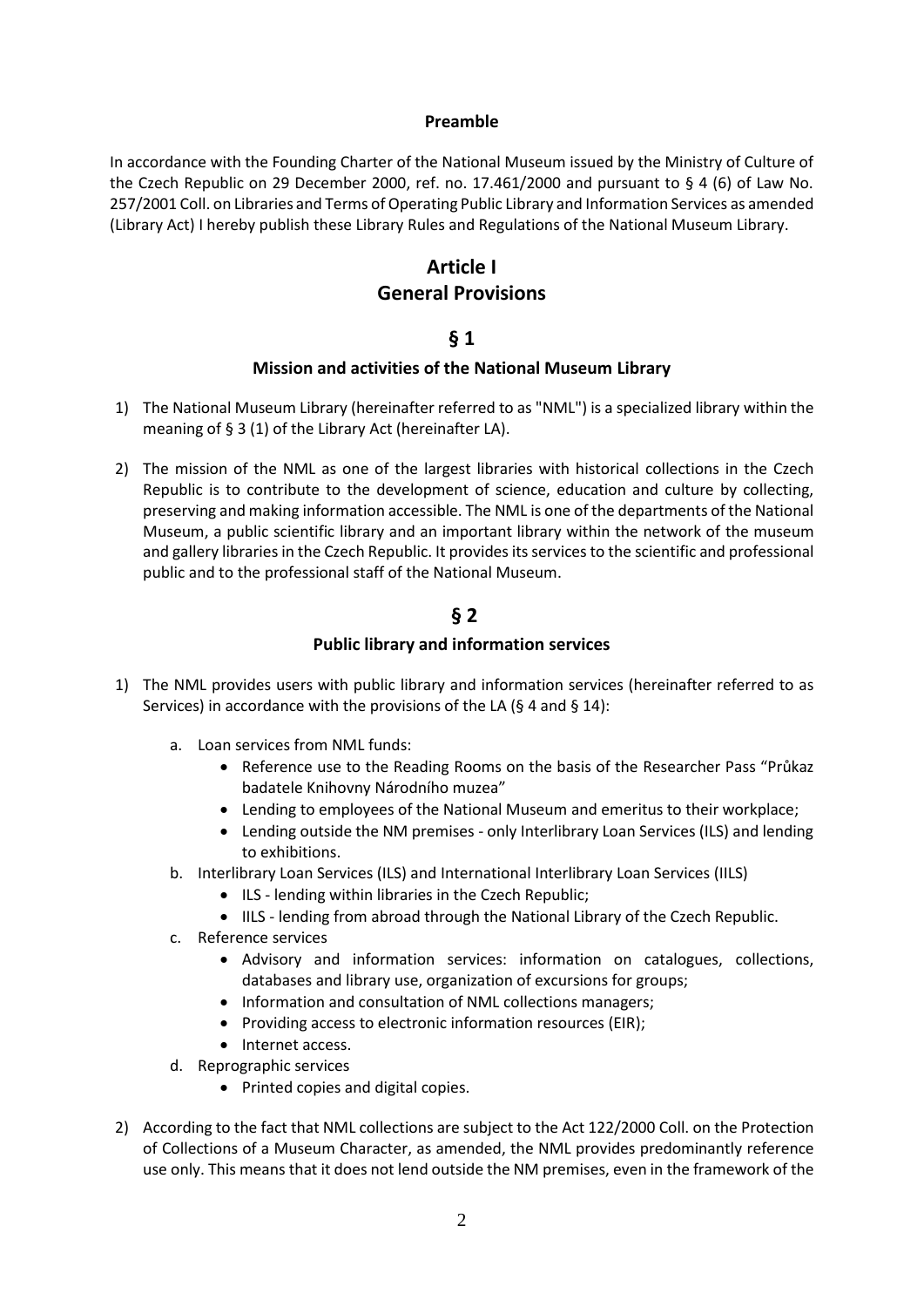ILS, documents from collections and rare collections (manuscripts, early printed books, Czech National Revival collections, historical chapbook prints, castle libraries collections, preservation prints, bibliophiles, etc.) and documents existing in the NML as a single specimen. The exception may be granted only by the NML director.

- 3) The basic services are provided by the NML pursuant to  $\S$  4 (2) of the LA free of charge. Paid services are provided pursuant to  $\S 4$ , (2), a) to c) of the LA, resp. (3) and (4) thereof.
- 4) The NML charges fees/reimbursement for the costs actually incurred for user registration and for the reprographic services. Financial amounts charged by the library are in the amount set by the valid Directive of the Director General No. 1/2017 Price List of the National Museum services for the pricing of the National Museum premises renting, for entrance fee and the principles of drawing funds from donations, sponsorship and promotional contracts (hereinafter the NM Price List).

## **§ 3**

#### **Basic rights and obligations of the NML user**

- 1) The user is required to follow these Library Rules and Regulations and Visitor Rules of National Museum.
- 2) The NML user is obliged to behave with respect to his/her environment, especially not to disturb or bother other users and do not damage anything. Prior to entering the NML, the user is required to switch off the acoustic signalling of mobile phones, or other devices that he/she is carrying.
- 3) NM premises are monitored by CCTV cameras for safety reasons. By entering the NM, the user acknowledges that his movement is being recorded by the NM camera system; these spaces are clearly marked. These NM recordings are only acquired for the purpose of protecting the assets, the library collections and increasing the protection of users' rights. Records of movement are not published and may be handed over to the Police of the Czech Republic or authorities involved in criminal proceedings on the basis of their written request.
- 4) When working with computer technology, the user is required to follow the NML instructions. He/she must not interfere with the devices; change their settings or installation. When using electronic information resources (EIR) and digital libraries, he/she is obliged to observe the rules for their use, see § 15.
- 5) Before entering the Reading Rooms, the user is obliged to leave coats, bags, briefcases, laptop cases, etc. in the cloakroom or lockers. Lockers are not intended for storing valuables. NML is not responsible for valuables thus stored. Hand baggage, except for portable equipment that can be brought into the determined area, must not exceed 30x21x10 cm and is always subject to inspection of the content on request by the NML staff.
- 6) Users with disabilities have the right, according to the NML instructions, to use personal assistance services as the case may be. Holders of the ZTP/P card have the right to use the assistance services of the accompanying person in all premises of the NML. The accompanying person fills the Researcher Sheet but does not pay the registration fee. In order to represent a registered user with a disability, the accompanying person must submit an NML valid Researcher Pass of the represented person, a certified power of attorney and his/her identity card or valid passport.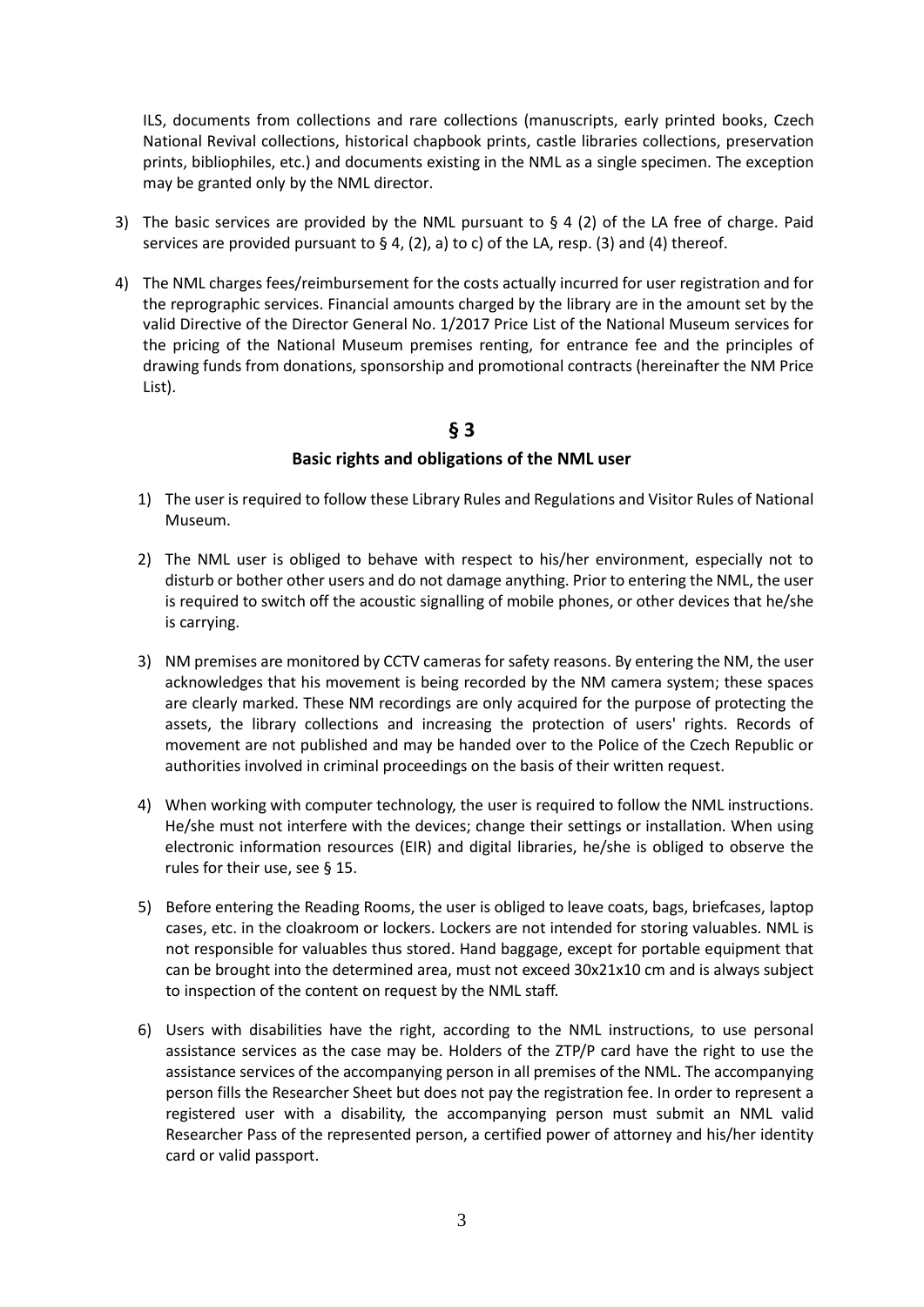- 7) Dogs and other animals do not have access to NML Reading Rooms, except for dogs accompanying persons with disabilities.
- 8) It is not allowed to carry weapons, narcotics or other dangerous substances, food and drink into the Reading Rooms. Drink and food consumption are solely allowed outside the Reading rooms.
- 9) The user is obliged to present a Researcher Pass or employee ID card, emeritus employee card or NM Society card.
- 10) Before entering the Reading Rooms, the user fills a permit for all the materials carried in, that are of the nature of documents or copies thereof (especially books, magazines, newspapers, music material, maps or microfilms). Such materials shall always be presented together with the permit for inspection by the NML staff when entering or leaving the determined area.
- 11) The user has the right to be lent to the Reading Rooms:
	- a. Documents from the NML collections;
	- b. Interlibrary and international interlibrary loan documents;
	- c. Documents from the reference library;
	- d. Displayed scientific journals.
- 12) The user is obliged to use for the studying of the early printed books and manuscripts:
	- a. A pencil;
	- b. Only the front places in the study room which are marked for study of these funds;
	- c. Other protective aids, such as foam mats, white cloth gloves for parchment manuscripts, disposable nitrile gloves and plumbs to prevent damage to these documents; (plumbs are available at the front desk, clean gloves can be brought by the user himself or bought from the Reading Rooms staff, see the Price List).
- 13) When studying documents from the Central Library Department published in the first half of 20th century, including documents from the reference library, the user is obliged to use the foam mats and cardboard stands placed on the tables.
- 14) When studying documents from the Book Culture Department the collection manager determines the use of gloves and foam mats.
- 15) When studying documents from collections especially manuscripts, early printed books, bibliophiles, historical chapbook prints, archival and artistic items, etc. - the documents must not remain without the permanent supervision of the user who has borrowed them. Each time the user leaves the Reading Room, he is required to hand them over at the front desk to the Reading Room staff.
- 16) When leaving the Reading Room for more than 15 minutes, the user is obliged to return the other lent documents to the front desk staff.
- 17) Notebooks, digital cameras and own handheld scanners are allowed to be used in the Reading Rooms, however only in agreement with the Reading Room staff and in accordance with the Act no. 121/2000 Coll., Copyright Act. as amended. The NML is not responsible for their possible loss.
- 18) Before leaving the NML Reading Rooms, the user is required to submit all documents carried out for inspection. At the request of the NML staff, the user is required to submit his luggage for inspection as well.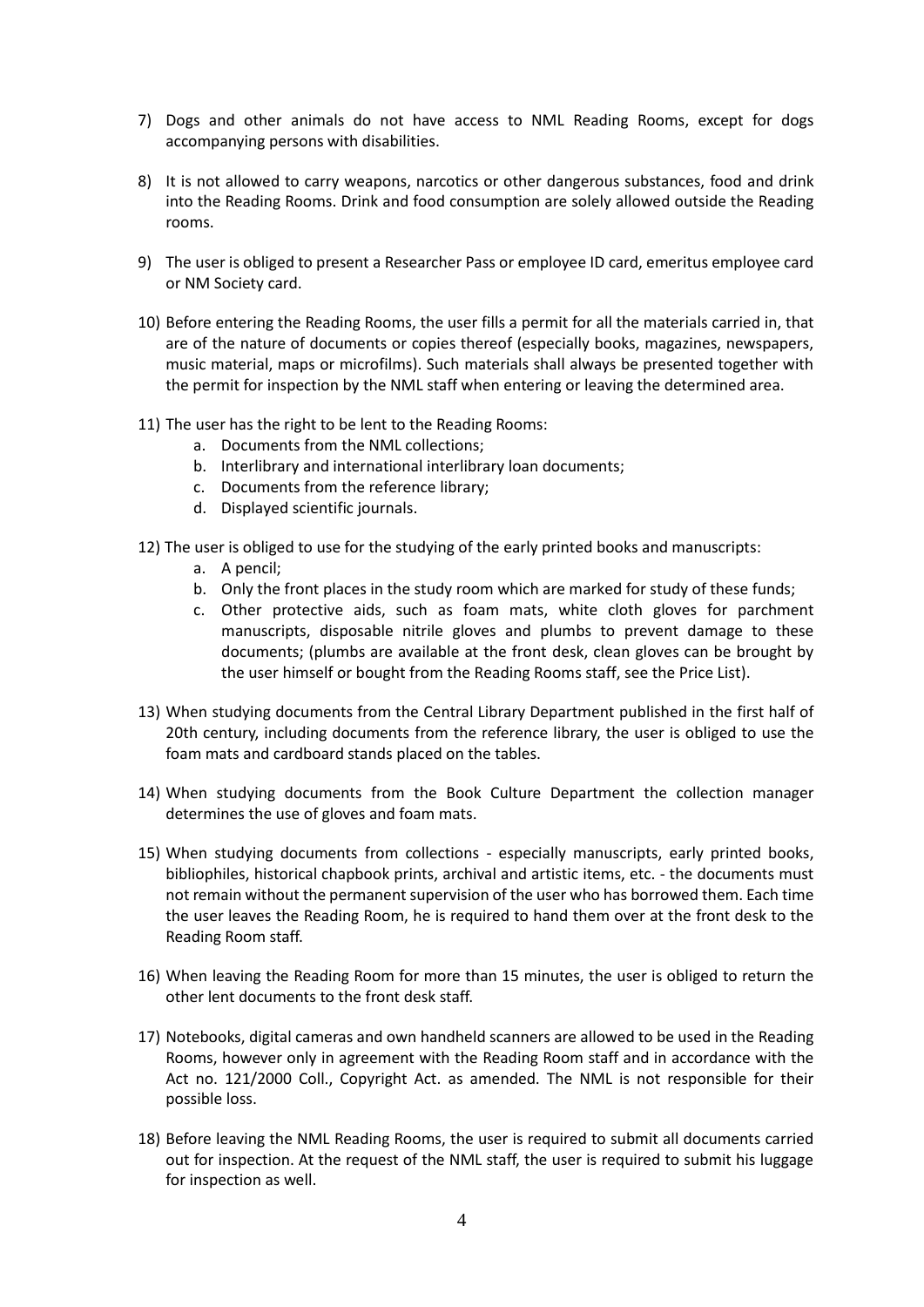- 19) A particularly serious violation to the Library Rules and Regulations shall be deemed to be an unauthorized attempt to carry out a library document or collection item from the Reading Rooms. The NML shall approach such acts as the theft or theft attempt with all the resulting consequences.
- 20) To a user who fails to meet all of his obligations to the NML, the NML shall refuse to provide further services until the deficiency for which the provision of services has been interrupted, is remedied.
- 21) If the user is infected by a contagious disease, he/she will forbear from NML visits for the illness course due to the protection of other users and collections.
- 22) The user who violates the law or these Library Rules and Regulations shall be banished from the NML premises.
- 23) Comments, suggestions and proposals to the NML work shall be submitted to NML staff in writing or to email address[: vypujcniprotokol@nm.cz.](mailto:vypujcniprotokol@nm.cz)

#### **User registration**

- 1) An NML user is a natural person with a valid Researcher Pass. For natural persons, the condition is 15 years of age completed. Persons with disabilities will notify the staff about the condition upon registration.
- 2) The user requesting the NML registration shall submit a filled-in Researcher Sheet, ID card or valid passport, shall pay fees according to the NM Price List and expresses his/her consent to the processing of his/ her personal data by his/her signature on the Researcher Sheet.
- 3) The Researcher Sheet obligatorily determines the extent of mandatory registration information:
	- a. Identification data: name and surname, title, day, month and year of birth, permanent address: telephone number (optional), e-mail and delivery address: telephone (optional), email.
	- b. Statistical data: purpose of research, specific topic focus, institution for which the subject is processed.
- 4) Personal data requested by the NML from the user is processed in accordance with the Regulation (EU) No 2016/679 of the European Parliament and of the Council and about the repealing the Directive 95/464/ES (GDPR), on the protection of natural persons with regard to the processing of personal data and on the free movement of such data (hereinafter referred to as the GDPR) and other specific laws in force in the Czech Republic. The legitimate reason for processing the required personal data is the legitimate interest of the NML due to the protection of the entrusted national cultural heritage.
- 5) NML shall issue a non-transferable Researcher Pass for the user. The Researcher Pass is issued for five visits or for a period of one calendar year. The validity of the year Pass is one year from the date of its issue. A user who shall not provide NML with his/her personal data to the extent required, shall not be registered by the NML. The user is obliged to notify the NML without delay of any change in the data required by the NML in the Researcher Pass.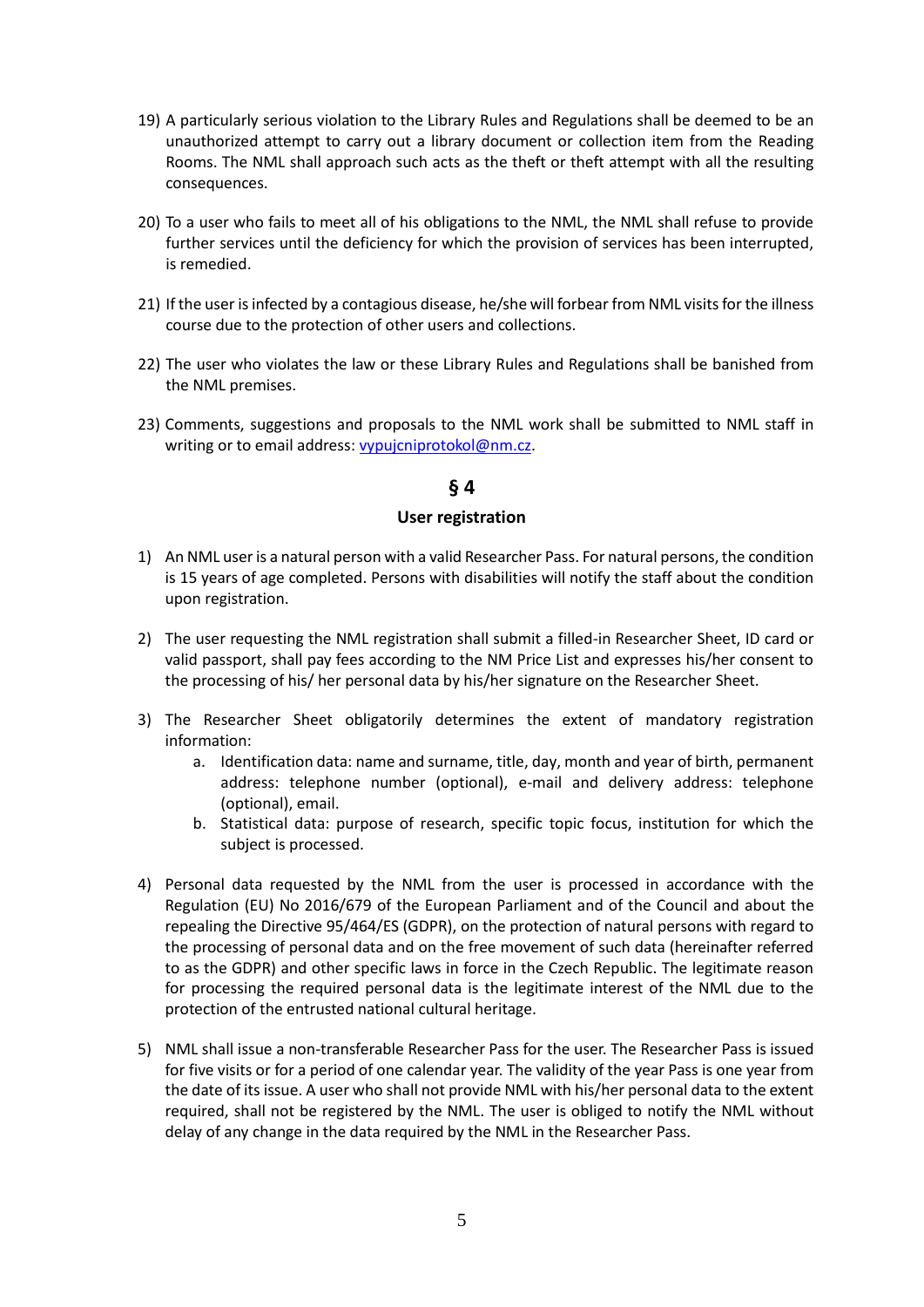- 6) For the registration and its renewal, the NML charges fees according to the valid NM Price List. Upon renewal, the user shall present his/her Researcher Pass and ID card or valid passport.
- 7) The user presents a Researcher Pass every time he comes to NML Reading Rooms. In the case of any doubt as to the accuracy of the presented Researcher Pass, the NML is entitled to request another identity document of the user. In the case of loss or theft of the Researcher Pass, the user shall immediately inform NML about this fact, otherwise he/she shall be responsible for any misuse of the Pass. For issuing a duplicate of a Researcher Pass, the NML charges a fee according to the NM Price List.
- 8) In the case of reasonable suspicion about committing a crime or serious violation to these Library Rules and Regulations, the NML reserves the right to temporarily detain the issued Reader Pass of the registered user.

#### **Processing and protection of personal data**

- 1) The legitimate reasons for which the National Museum, which the NML forms part, processes the user's personal data are as follows:
	- a. Legitimate interest of the National Museum, which is the protection of the entrusted national cultural heritage and monitoring and improvement of the quality of the services provided;
	- b. Tasks of the National Museum, carried out in the public interest; these tasks are mainly represented by historical and scientific research, data archiving and statistics in field of Library science and Museology;
	- c. Fulfilment of obligations imposed by other generally binding acts, which are in particular:
		- i. Act No. 563/1991 Coll., on Accountancy, as amended;
		- ii. Act No. 122/2000 Coll., on the Protection of Collections of Museum Character as amended;
		- iii. Act No. 121/2000 Coll., on Copyright and Rights Related to Copyright and on Amendment to Certain Acts – the Copyright Act as amended;
		- iv. Law No. 257/2001 Coll., on Libraries and Terms of Operating Public Library and Information Services (Library Act) as amended;
		- v. Act No. 130/2002 Coll., on the Support of Research and Development from Public Funds and on the Amendment to Some Related Acts (the Act on the Support of Research and Development), as amended;
		- vi. Act No. 499/2004 Coll., on Archiving and records Management, as amended;
	- d. User's consent to the processing of personal data.
- 2) The NML further collects information about the user:
	- a. Business data: transaction data: order, loan registration, renewal;
		- b. Accountancy data: data on the financial transactions between the user and the library, in particular about their purpose, location, time and other requirements pursuant to § 11 (1) of the Act No. 563/1991 Coll., on Accountancy, as amended.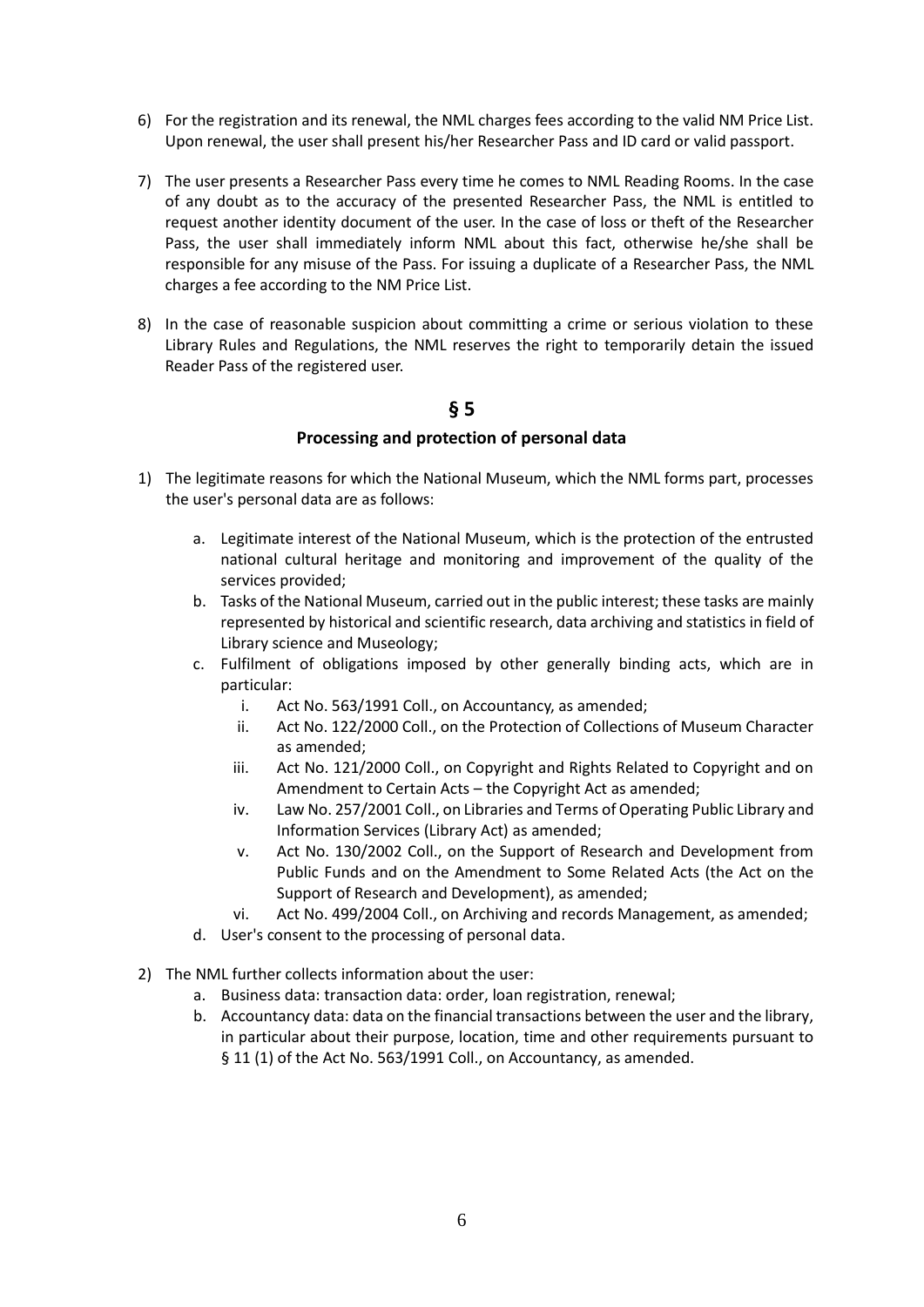#### **User rights in relation to the protection of personal data**

- 1) User rights are guaranteed. The user has the right to request access to his/her personal data, its correction or deletion, or restrictions to its processing, the right to object to the processing and the right to transfer this data to another administrator. The right to the deletion of personal data cannot, according to the  $\S$  17 (3) (d) Regulation be applied when the user's personal data is processed for archiving purposes, scientific and historical research in the public interest or shall be necessary for the determination, exercise or defence of legal claims.
- 2) The NML shall not pass the processed personal data to the third parties, to the third country or to international organizations, or shall not use it for other purposes. Personal data may be made available to the Police of the Czech Republic or to the law enforcement authorities on the basis of their written request.
- 3) The user's personal data will be stored in the NML for 3 years and then it will be handed over for archiving to the National Museum Archive, where it will be stored permanently. Personal data processing does not involve automated decision making or profiling.
- 4) The user also has the right to file a complaint with the Personal Data Protection Office if he/she considers that the National Museum, by processing the personal data, violates the Regulation of the processing of personal data.

#### **§ 7**

#### **Common provisions on lending rights**

- 1) The Loan Contract is governed by the Czech Legal Order and by the Library Rules and Regulations.
- 2) NML decides on loans according to the character and physical condition of the library document/collection item. The collection manager always decides on the loan of a document from the collections.
- 3) The user is required to inspect the lent library document/collection item and, if damaged, immediately report it to the NML staff in the case when damage cannot be considered a normal wear and tear corresponding to the age and character of the library document/ collection item.
- 4) Order forms must always be filled in completely and legibly by the user; otherwise, the order may not be handled by the NML. If the NML does not handle the order within the specified time limit, it will always inform the user about the reasons why. In one day, orders are limited to ten library documents and five collection items. In the case of manuscripts, 1 volume is lent to the researcher table. For funds from the Book Culture Department, the number of collection items will be determined by the fund manager.
- 5) A library document/collection item that is lent to another user or is otherwise unavailable can be booked by the NML for the user. If the same document is requested by more users, priority is given to the one who submitted his/her booking earlier.
- 6) The user is obliged to return the lent document in the condition in which it was lent to him. It is the user's responsibility to report immediately any damage, loss or destruction caused by the user and compensate the resulting damage to the NML. Any changes and interventions to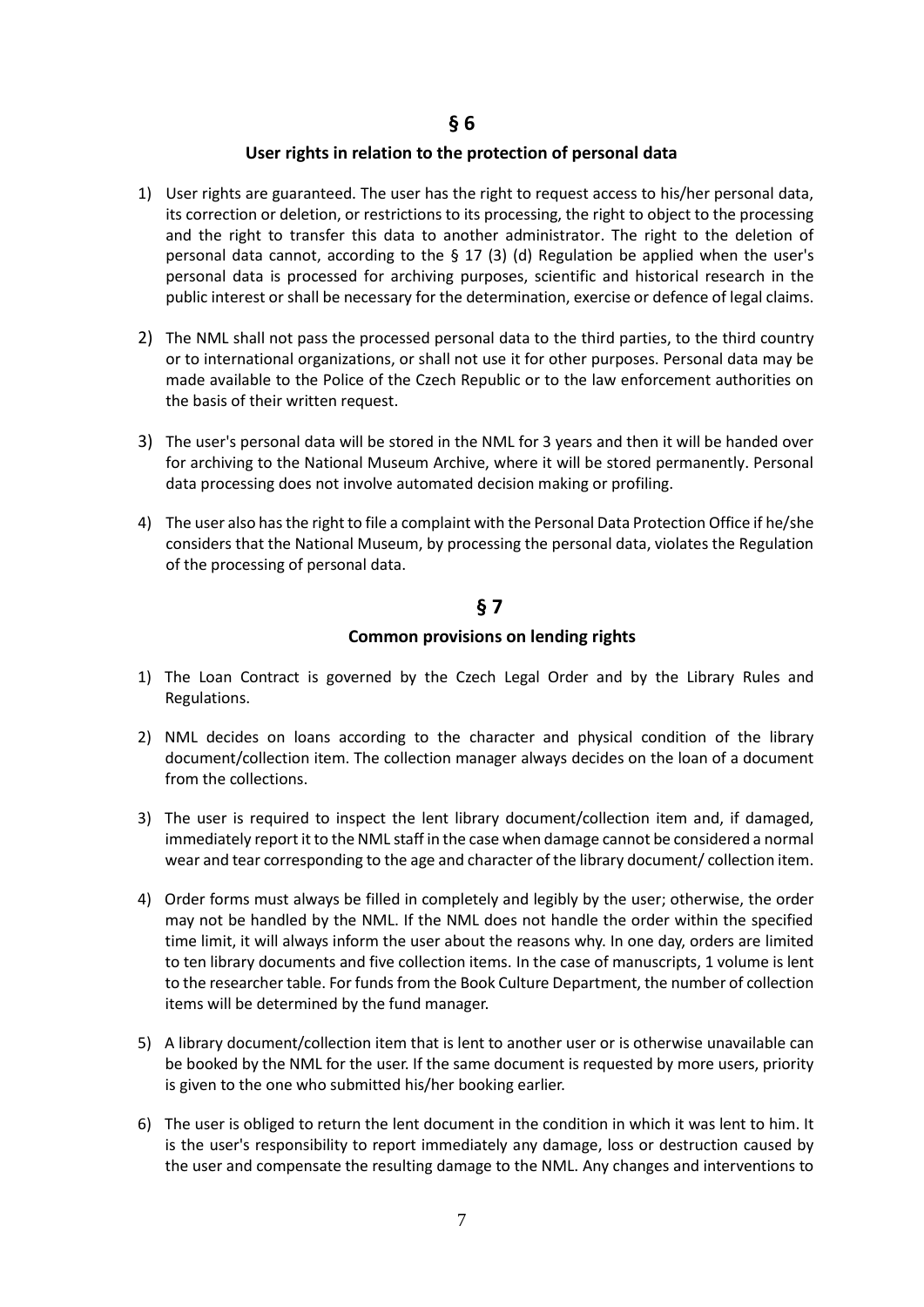the lent document (e.g. underlining, highlighting, entering notes, ticketing, etc.) are also considered damage caused by the user.

7) The user is not entitled to lend the lent library document/collection item to the third parties.

## **Article II Reference Use**

#### **§ 8**

#### **Access to the Reading Rooms and lending from the NML collections**

- 1) Access to the NML Reading Rooms is permitted with a one-year or short-term (five-day) Researcher Pass. Access for the NM employees, the emeritus staff and members of NM Society is free of charge. All users are required to comply with all articles of these Library Rules and Provisions.
- 2) User has the right to use only one working place. If he/she has been assigned such place by the member of the NML staff, he/she is required to observe this assignment. The user who studies documents from the NML Library/Collections is eligible for a preferential assignment to the working place.
- 3) If all places in the study room are occupied, the user cannot stay there and wait for a place to become vacant. It is not allowed to keep a place for an absent user.
- 4) Documents from library/collections are lent to registered users after ordering them to the NML Reading Rooms.
- 5) The loan period for lending (booking) in the NML Reading Rooms is 4 weeks from the expedition for library documents. The length of the reservation of collection items is always determined by the Fund manager. The loan period may be prolonged, even repeatedly, unless the document is requested by another user. For large formats, booking can only extend to one volume at a time.
- 6) The Collection manager is entitled to set a shorter loan period or request immediate return of the document before the expiry of the loan period without a specified reason.
- 7) If the document is digitized, the originals are no longer lent to the Reading Room, only their copies on portable media (DVD-R, USB flash drive). Only the Collection manager can determine lending the original.
- 8) The user can borrow to the Reading Room ten documents from the Central Library Department and five documents from the Manuscripts and Early Printed Books Department per visit. The Collection manager will decide a higher number of volumes after agreement with the Reading Room staff. The number of documents from other NML departments is determined by the Collection managers.
- 9) Due to their high cultural value and usually higher sensitivity to changes in climatic conditions, documents from collections are prepared for the Reading Room on a specific day. If the user is unable to attend for any reason, it is necessary to notify the service in the Reading Room (by e-mail, telephone) no later than the day of the visit. If they do not do so, other users may be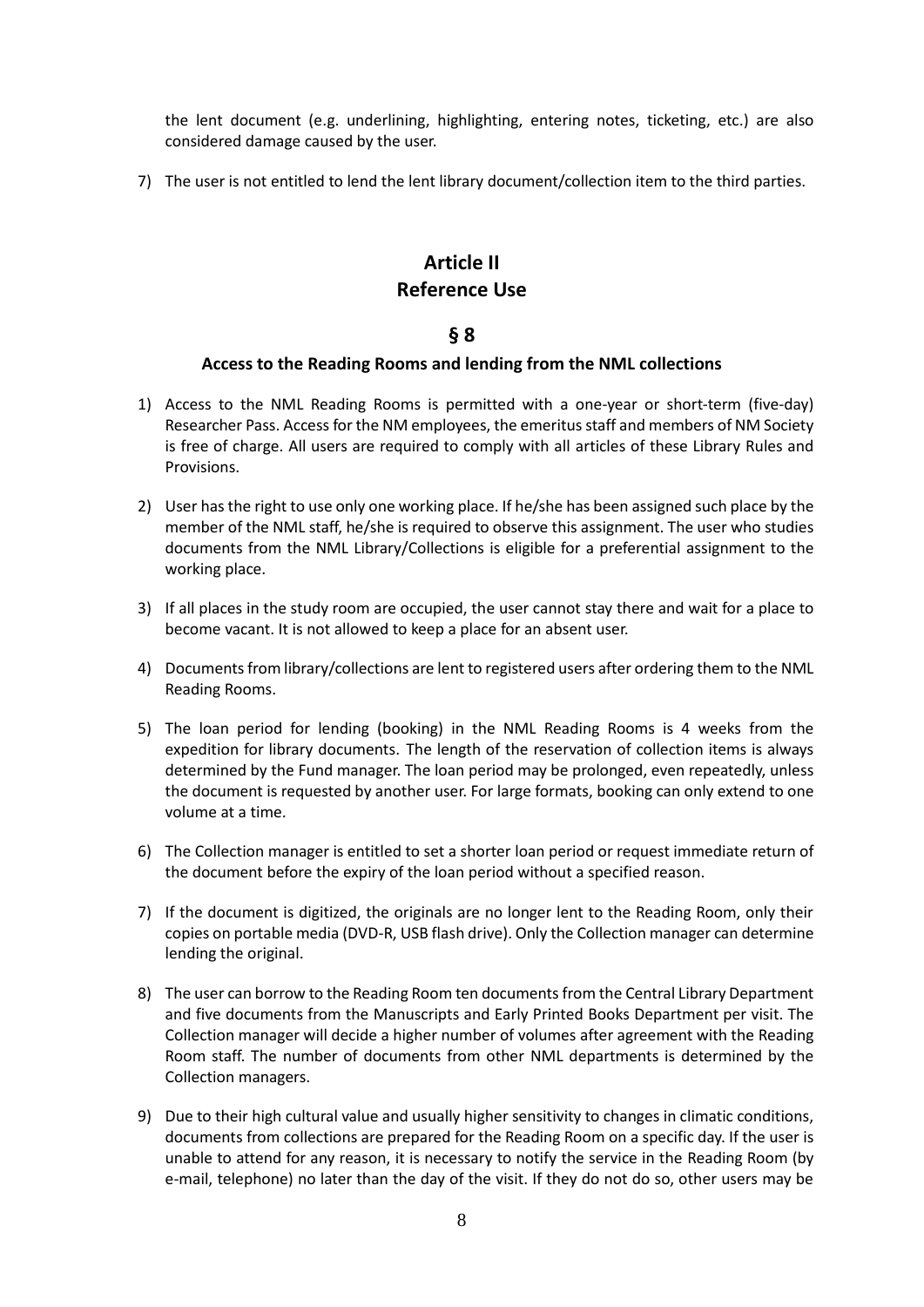given priority when ordering from the collections in the following term due to the research workload of the study room.

- 10) Loans from foreign libraries in the form of IILS or from Czech libraries in the form of ILS are intended for reference use only.
- 11) Loansshall be conducted in accordance with the NML mission, the NML study and conservation character, and the requirements for necessary protection of library collections.

## **Article III Loans outside the NM Premises**

#### **§ 9**

#### **Loans for exhibitions**

- 1) The NML lends documents from libraries or collections for exhibitions to other institutions on the basis of a contract pursuant to the Directive of the Director General of the National Museum No. 7/2017 on Collection Regime. The Lending contract between the exhibition organizers and the NM sets the conditions for selection, lending, security and climatic conditions for the lent items during the exhibition period and insurance of NM collection items during the preparation, organization and finalization of the exhibition; contracts are dealt with by the NML Department of Services.
- 2) According to the NM share on the number of items lent and the overall concept of the exhibition, the NM may reserve the right to be treated as a co-organiser of the exhibition.
- 3) The loan period for the items lent for exhibitions includes the duration period of the exhibition plus ten days, unless otherwise agreed between the organizer of the exhibition and the NM.
- 4) If the user does not return the lent items even after the reminder, their return will be enforced legally.

#### **§ 10**

#### **Loans for purposes other than for exhibition**

1) In exceptional cases, items may be lent for purposes other than for exhibitions on the basis of a written agreement with the consent of the director of the NML.

#### **§ 11**

#### **Loans through Interlibrary Loan Services - ILS and IILS**

- 1) If the document is not in the NML collections, the NML shall arrange a so-called interlibrary loan from another library in the Czech Republic (ILS) or through the National Library of the Czech Republic from abroad (IILS) at the request of its user.
- 2) The same service is provided by NML for other libraries in the Czech Republic.
- 3) The implementation of the ILS and IILS is covered by § 14 of the LA, Decree of MC No. 88/ 2002. In the case of the NML as a museum library, Act No. 122/2000 Coll., on the Protection of Collections of Museum Character as amended and the Directive of the Director General of the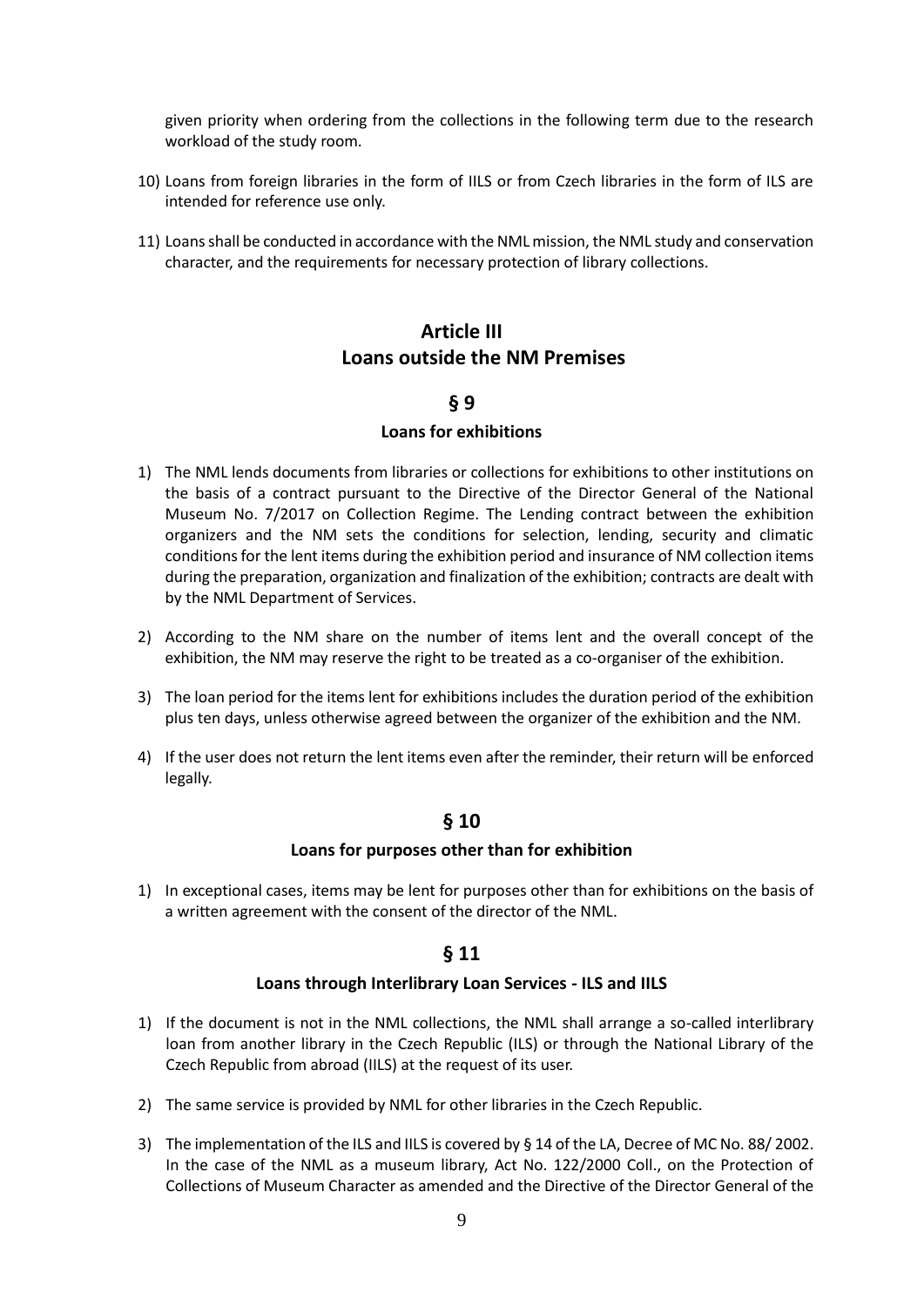National Museum No. 7/2017 Collection Regime are also applicable. This means that the NML itself determines which documents can be lent through the ILS and which can only be provided in the form of a copy as a subject to the fee.

- 4) Within the ILS, the NML does not lend, as a principle, to other libraries:
	- a. Documents that would be in danger of irreparable loss or damage, particularly in the case of a single specimen;
	- b. Collection items, unique and rare items, documents included in historical, preservation, other collections and documents endangered by excessive wear and tear;
	- c. Documents needed for daily operation of the library;
	- d. Unbound year's volumes of newspapers and magazines.
- 5) Exceptionally, documents from rare collections may be lent outside the premises of the NML, always as a subject to the written permission of the Director of the NML.

#### **§ 12**

#### **Lost property**

- 1) The user is obliged to report the loss or damage to the document without delay and compensate the damage within the time limit set by the NM. A "Compensation Agreement" will be concluded with the user.
- 2) The method of compensation of the lost or damaged document is decided exclusively by the NML according to the Directive of the Director General No. 8/2014 on Compensation Commission and the Compensation Procedure, precisely its Annex No. 5 - Compensation Agreement.
	- a. Preferably it requests re-establishment into the original state by supplying a replacement copy of the same document in the same issue and of the same quality;
	- b. If the re-establishment is not possible or purposeful, the Collection manager shall decide on the method of compensation for the lost document: on the type and quality of the copy (printed black and white or colour copy, digital copy) or payment of the financial compensation according to the expert opinion of the NM employee.
		- The amount of financial compensation for the lost document is determined according to the expert opinion of the NM employee and is made up of the document price on the market at the time of the loss or the price for a copy of the document.
		- If the document can be lent by another institution or by a private person, NML will make a copy (printed, digital) according to the valid NM Price List, and subsequently the user will pay for it. If a document cannot be lent from another institution or from a private person to the NML for the purpose of making a copy, the user orders the creation of a quality copy in the institution in question according to their valid Price List. If the price of the document is higher than the price for the created copy, the user will pay the difference between the valued document and its copy.
	- c. Eventually delivery of a document of another edition.
- 3) The user is also required to cover all costs incurred to NM in connection with the loss (e.g. fees for ILS).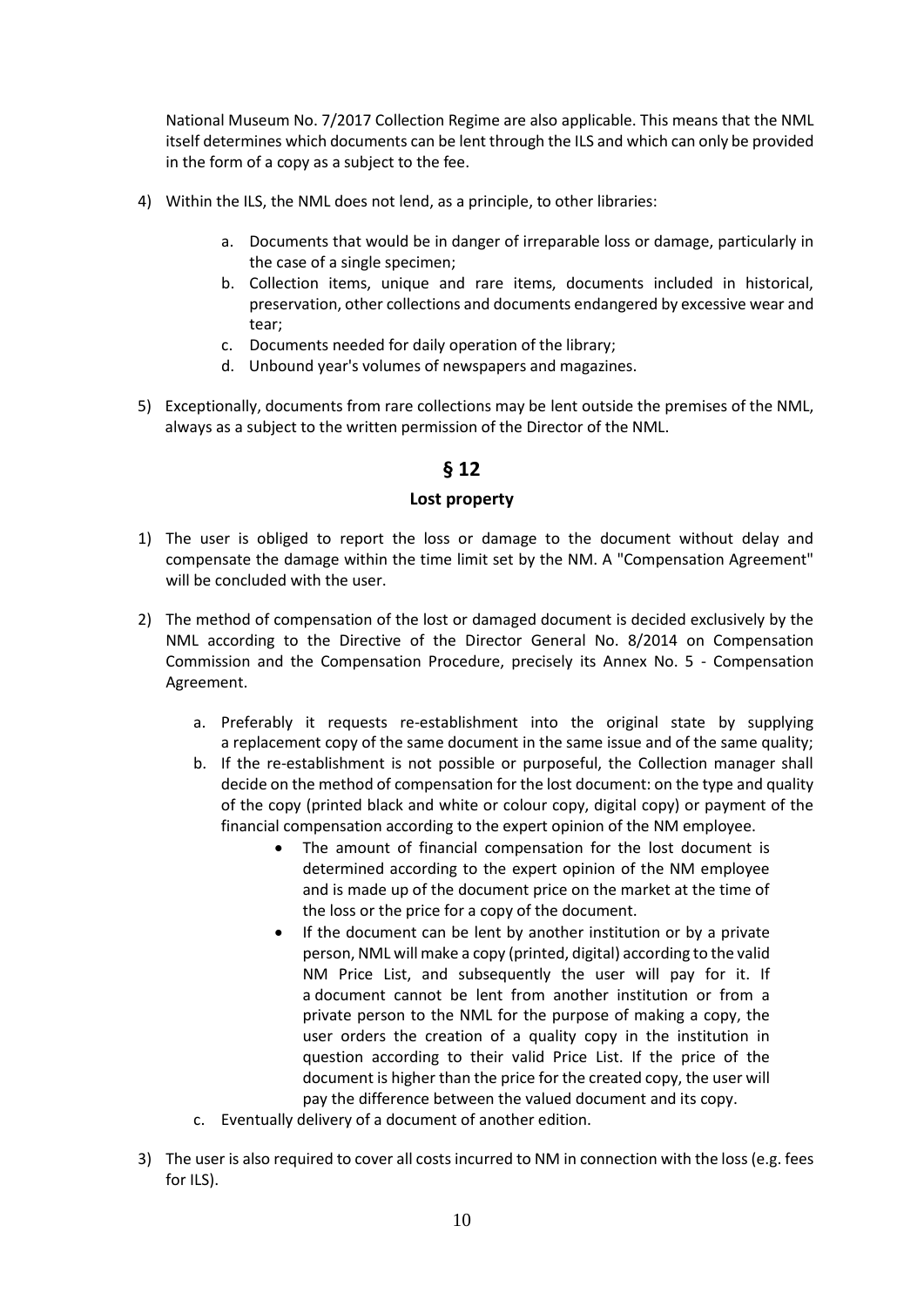4) The NML has the right to suspend the user from providing all the services until solving the method of compensation for the lost document and payment of all debts.

## **§ 13**

#### **Reprographic services and taking photographs in the Reading Rooms**

- 1) NML provides users with printed and digital copies for a fee. The copies are made only by NML employees. Copies are made from NML funds, documents borrowed within the framework of interlibrary loan services (ILS, IILS) or from the user's own documents. The NML employee always decides the possibility of making and type of copy from the NML and ILS documents.
- 2) If the user brings his/her own scanning device, he/she is obliged to consult a copying of the NML and ILS documents with the Reading Room staff.
- 3) The user for whom the copy was made is obliged to treat it in accordance with the provisions of Act No. 121/2000 Coll., The Copyright Act. as amended.
- 4) Copies made from the NML collections are for study purposes only. If the user wants to publish them - in a printed publication, e-resource, at an exhibition, etc. – he/she shall conclude an NML contract to provide images and permission for their one-time use according to the Directive of the Director General of the National Museum No. 7/2017 on Collection Regime and shall pay the fee for consent according to the NM Price List; contracts are dealt with by the NML Department of Services.
- 5) The NML may refuse to make a copy if:
	- a. It does not have the appropriate technical equipment:
	- b. The requirement exceeds the capacity of the relevant department;
	- c. Making the copy is in conflict with legal regulations;
	- d. The document is in a bad physical condition and could be damaged by the activity.
- 6) The user can, in agreement with the Reading Room staff, photograph documents with personal camera without a flash. In specific cases, NML reserves the right to require the user to fill in the application form "Request for permission to take the photographs in NML".

## **Article IV Computer Technology in NML**

#### **§ 14**

#### **Rules for use of computer technology in the Reading Rooms**

- 1) Computers in the Reading Rooms are intended exclusively for the use of electronic library information sources (i.e. professional databases, NML catalogues, CD-ROMs from NML collections, digital copies on portable media) for study purposes of the users and for the availability of freely accessible scientific data from the Internet.
- 2) The user is required to use only the software provided within his/her menu.
- 3) Users are not allowed to copy and distribute parts of the NML operating system and installed applications and programs. It is not allowed to connect user's own PC to the NM computer network. Otherwise, the use of user's own portable device is not restricted.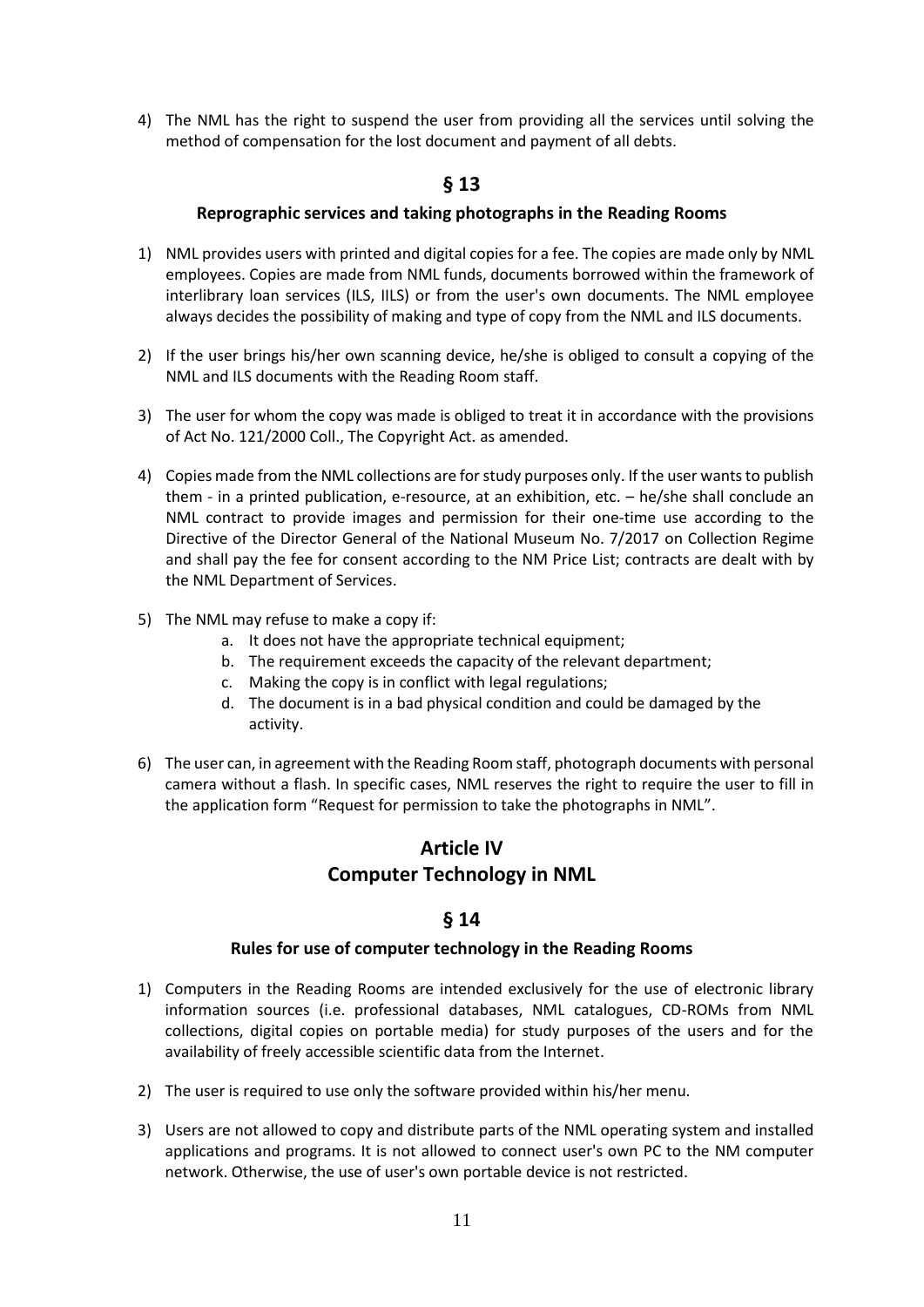- 4) Users are not allowed to copy information and files to their own portable media.
- 5) The user may not attempt to gain access rights or privileged status that does not belong to him/her. If this happens (even due to a hardware or software system error), the user is required to report this fact to the Reading Room staff immediately.
- 6) The user must not disturb the process and performance of a computer network by overloading network resources, or using the network to access other computers or other networks, or to spread computer viruses.
- 7) The user bears full responsibility for his/her possible interventions in the configuration of the computer and for any damage caused by improper handling of the computer equipment, including damage caused by inserted computer viruses.
- 8) The operation of the NML network may be restricted or interrupted due to the necessary technical and software maintenance of the network or for other serious reasons.
- 9) The information and data obtained (in any form, on any medium) serves solely for the user's personal needs and for his study purposes. It is not allowed to further distribute, duplicate, lend, sell or otherwise use it for commercial purposes.

#### **Terms of use of electronic information resources and digital libraries**

- 1) The use of licensed electronic information sources is only allowed for non-commercial purposes, solely for the personal needs of the user or visitor, i.e. for scientific, educational and teaching purposes, while observing the principles of the citation ethics.
- 2) The user has the right to search, view and display only appropriate parts and print only up to 20 pages per one visit in the Reading Room. It is not allowed to download and print entire issues of electronic journals or electronic books.
- 3) The data obtained cannot be reproduced, spread or made available to the third parties in any way or transmit for further distribution (regardless of whether it is profit or non-profit, or for a fee or free of charge). To users who are going to use non-standard tools (i.e. different forms of robots or other automatic download programs) when searching, viewing, or uploading data from licensed sources, may be revoked the right to access licensed resources.
- 4) All data made available and obtained must be used in accordance with Act No. 121/2000 Coll., in its entirety (Copyright Act) as amended. The user bears sole responsibility for any breach to the Copyright Act and license terms of the database use to any extent, including criminal liability, of the user to whom access to the database is permitted.
- 5) Handling of public domain works: a work for which the duration of property rights has expired (§ 27 of the Copyright Act) can be freely used without restriction. However, a user of a public domain work is required:
	- a. Not to impersonate authorship to the work,
	- b. Use the public domain work only in a way that does not diminish its value,
	- c. Provide the name of the author, if the work is not anonymous.
- 6) The user is obliged to protect against misuse and not to pass on to other persons his authorization data intended for remote access to electronic information sources.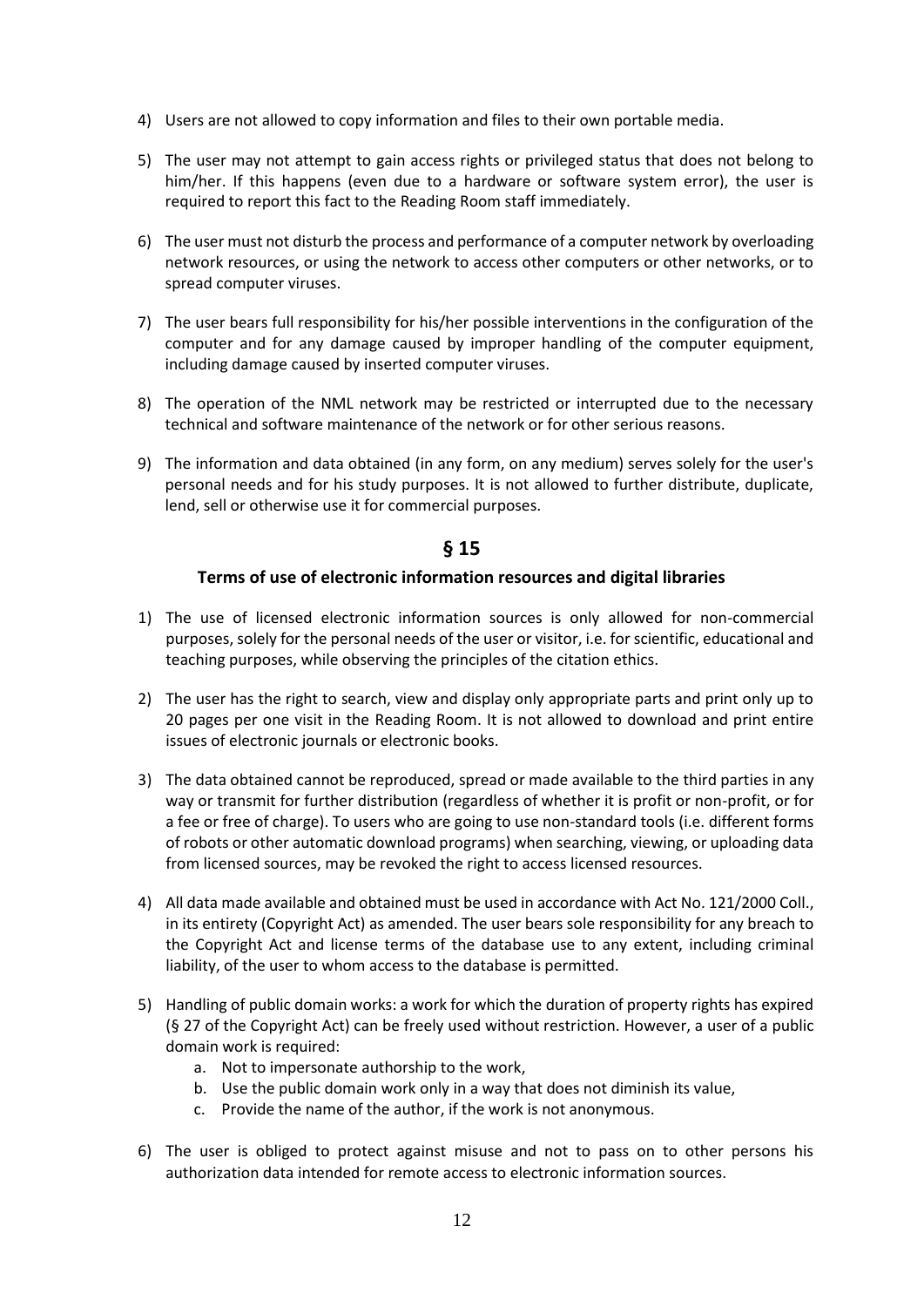#### **Making the National Digital Library accessible - Works not available on the market (NDK-DNNT)**

- 1) NML allows users, based on an agreement with the National Library of the Czech Republic, access to the database of the National Digital Library - Works Not Available on the Market (hereinafter NDK-DNNT) with full texts of documents (books, magazines, newspapers, etc.) published in the Czech Republic, as of 1 February 1989 book editions until 2007 (periodicals editions until 2010). These are documents that are protected by copyright (i.e. 70 years after the author's death) and which are not available on the market, including other editions, possibly modified or electronic, but which have been included in the List of works not available on the market.
- 2) Access to DNNT documents is governed by the terms of the National Library of the Czech Republic's license agreements with the DILIA and OOA-S collective administrators, which are always displayed when accessing a document in DNNT mode in a digital library environment. The user is only entitled to read the documents, to use their content for his own needs, for study, teaching and research purposes (including for citation), however, it is forbidden to make a copy of them.
- 3) Access to the NDK-DNNT service is only on selected computers of the NM study rooms or via remote access in the museum network.

## **Article V Final Provisions**

#### **§ 17**

#### **Final and repealing provisions**

- 1) The Library Rules and Regulations, including the excerpt from the NM Price List, are accessible to every user at the NML premises at an accessible location and on the National Museum Library website. The Library Rules and Regulations are published in the current version.
- 2) Exceptions to the NML Library Rules and Regulations are exclusively decided by the Director of the NML or a person in writing authorized to do so.
- 3) At the same time with these Library Rules and Regulations coming into effect, they are repealing Directive of the Director General of the National Museum No. 13/2014 Library Rules and Regulations of the National Museum Library from  $1<sup>st</sup>$  January 2019.

#### **§ 18**

#### **Annexes to the Library Rules and Regulations**

- 1) Price List of the National Museum Library
- 2) Researcher Sheet
- 3) Loan Contract
- 4) LNM Contract to Provide Images and Permission for their One-time Use
- 5) Request for Permission to take photographs in NML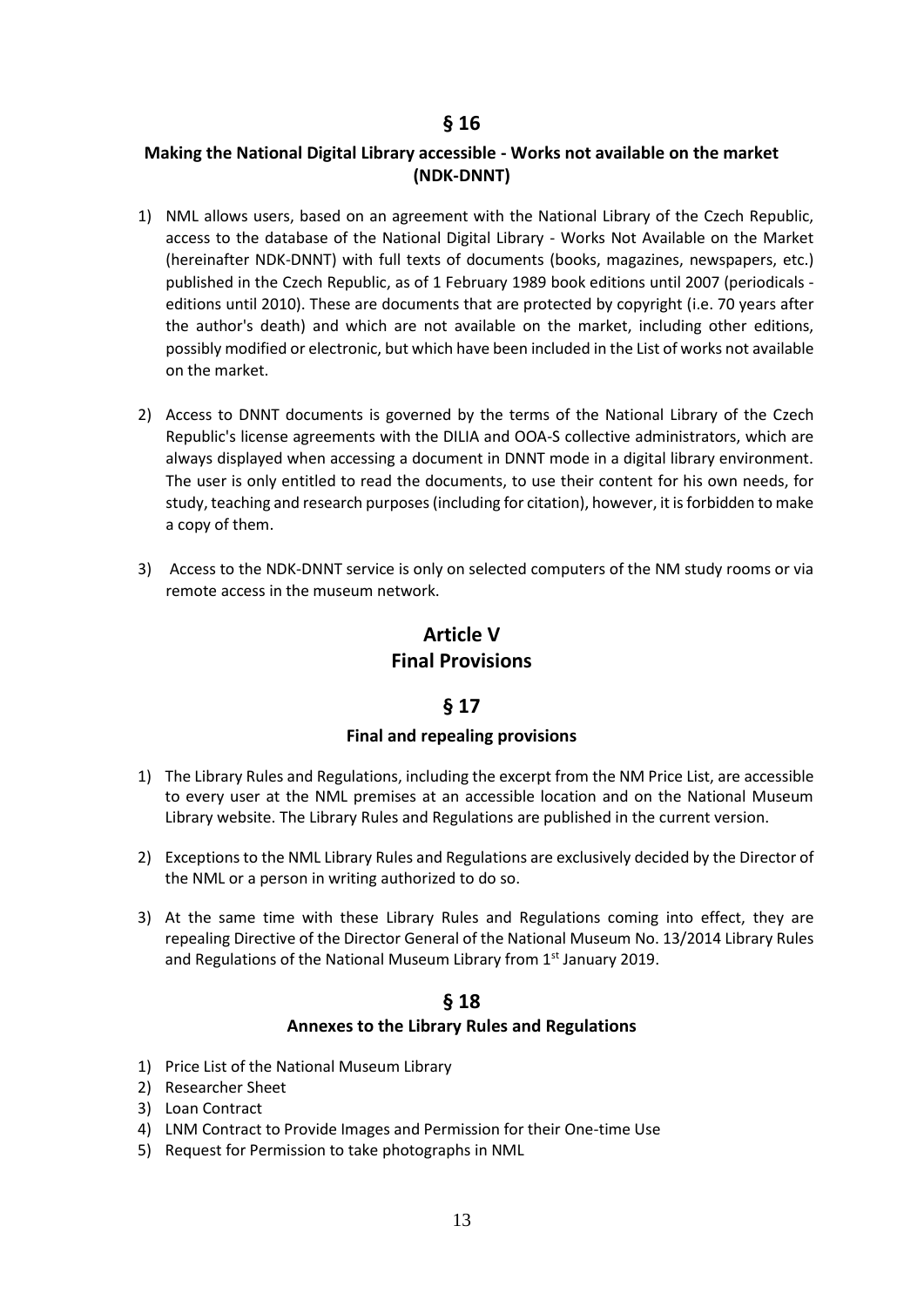#### **Related documents**

- 1) Directive of the Director General of the National Museum No. 8/2014 on Compensation Commission and the Compensation Procedure.
- 2) Directive of the Director General of the National Museum No. 1/2017 Price List of the National Museum Services for the Pricing of the National Museum Premises Renting, for Entrance Fee and the Principles of Drawing Funds from Donations, Sponsorship and Promotional Contracts.
- 3) Directive of the Director General of the National Museum No. 7/2017 on Collection Regime.
- 4) [Directive of the Director General of the National Museum No. 3/2018](https://intro.nm.cz/smrnice/Sm%C4%9Brnice%20G%C5%98%20NM%20%C4%8D.%2032018,%20o%20ochran%C4%9B%20osobn%C3%ADch%20%C3%BAdaj%C5%AF%20v%20N%C3%A1rodn%C3%ADm%20muzeu.docx) [Personal](https://intro.nm.cz/smrnice/Sm%C4%9Brnice%20G%C5%98%20NM%20%C4%8D.%2032018,%20o%20ochran%C4%9B%20osobn%C3%ADch%20%C3%BAdaj%C5%AF%20v%20N%C3%A1rodn%C3%ADm%20muzeu.docx) data Protection in the National Museum.
- 5) Agreement on cooperation between the Ministry of Culture of the Czech Republic and contributory organizations of the memory type established by the Ministry of Culture from 11.1.2019
- 6) Directive of the Director General of the National Museum 3/2020 Visiting rules of the National Museum Amended version
- 7) Agreement on the conditions for making Works Not Available on the Market with the National Library of the Czech Republic dated 4.5.2021

#### **§ 20**

#### **Effectiveness of the Library Rules and Regulations**

1) These Library Rules and Regulations shall come into effect on  $1<sup>st</sup>$  September 2021.

 PhDr. Michal Lukeš, Ph. D. Director General of the National Museum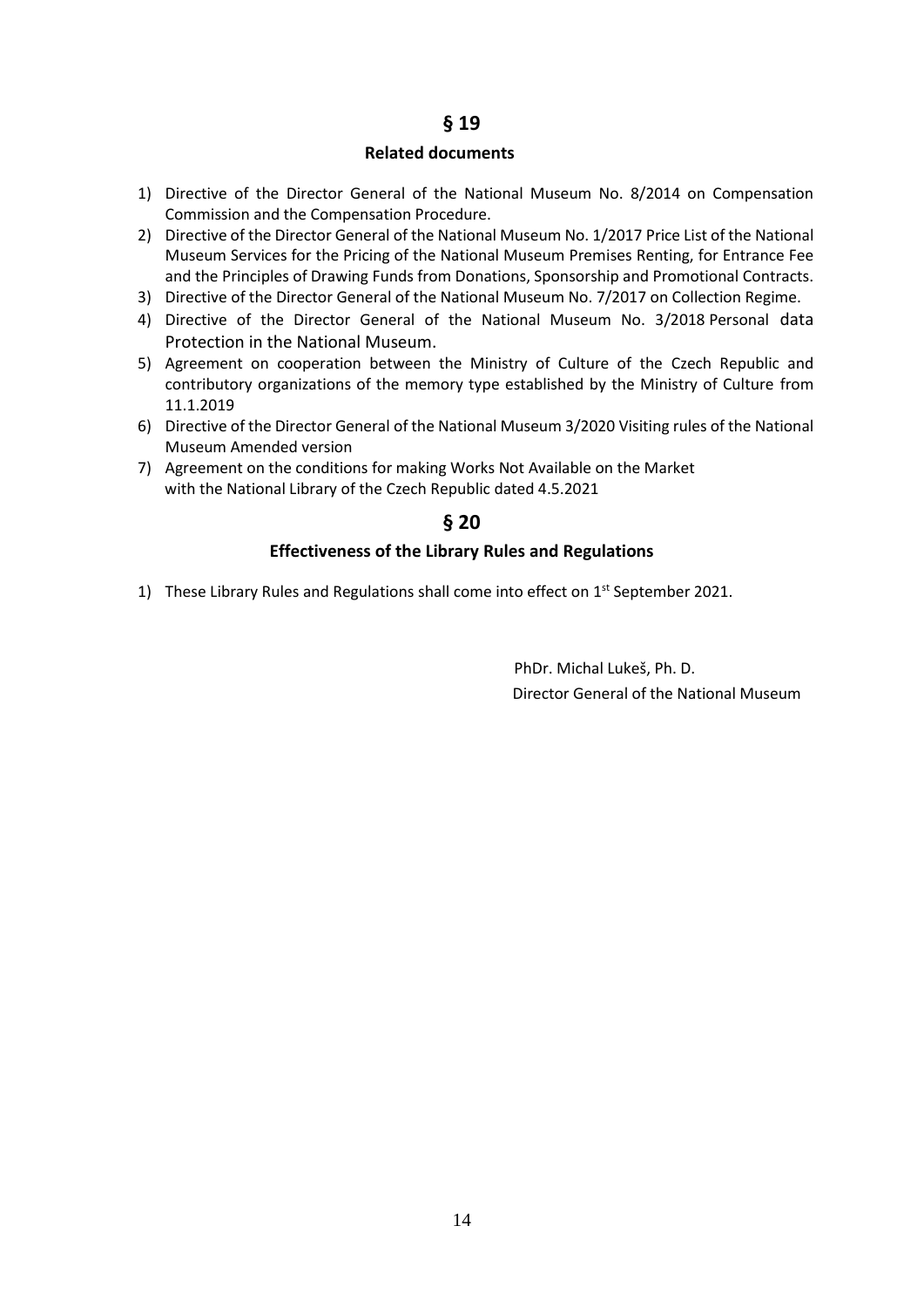# **PRICE LIST of the National Museum Library**

## **All services provided on the premises of the Library shall be paid in Czech crowns. All pricing includes VAT except copies of collection items registered in CES.**

## *1.Membership Fees***:**

| Annual membership fee                                          | CZK 100.00 |
|----------------------------------------------------------------|------------|
| Annual membership fee (students, seniors, persons on maternity |            |
| /parental leave, holders of ZTP/P, ZTP, TP card)               | CZK 50.00  |
| Five-day membership                                            | CZK 10.00  |
| Replacement membership card fee                                | CZK 10.00  |

## *2. Reprographic services:*

#### **a) Printed copies**

#### **Black and white copy, printed copy from internet**

| 1 sheet of A4 paper - single-sided | CZK 3.00 (7.00)  |
|------------------------------------|------------------|
| 1 sheet of A4 paper - double-sided | CZK 5.00 (11.00) |

| 1 sheet of A3 paper - single-sided | CZK 9.00 (11.00)  |
|------------------------------------|-------------------|
| 1 sheet of A3 paper - double-sided | CZK 11.00 (21.00) |

Colour copy:

| 1 sheet of A4 paper - single-sided | CZK 16.00 |
|------------------------------------|-----------|
| 1 sheet of A3 paper - single-sided | CZK 30.00 |

- **prices inside the brackets** concern books and other printed documents published between **1851 to 1949**
- **prices outside the brackets** concern books and other printed documents published **from 1950 to present**
- in case of serial publications **from Journal Department the prices in brackets are valid without any regard to the year of publication**
- copies of books and serial publications published **before 1850** are supplied only in a digital file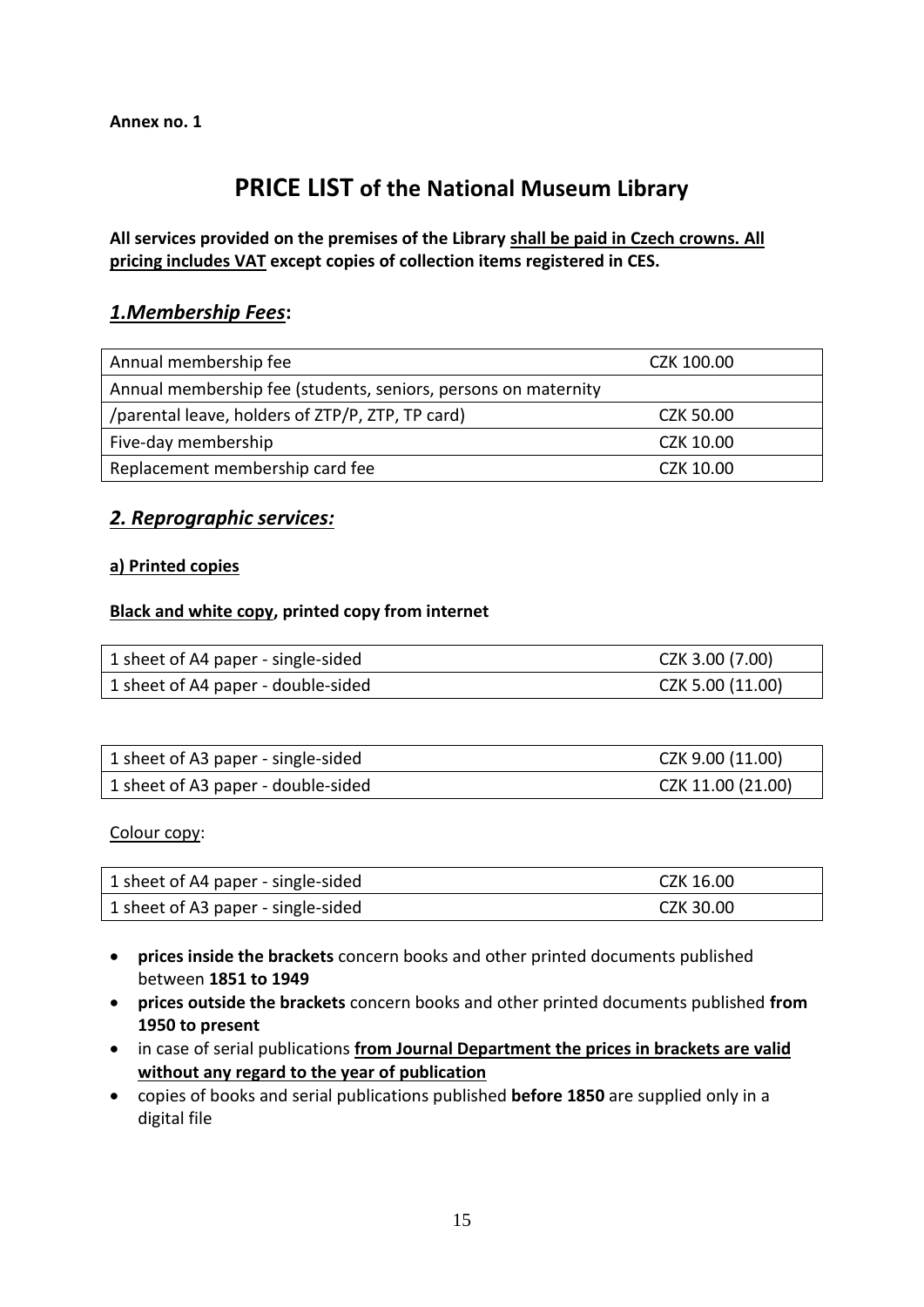#### **b) Digital copies:**

images of **books and serial publications published before 1850**, images of **manuscripts and special collections** regardless of the year of publication.

**Copies for academic purposes** are supplied in **190 DPI resolution**, 1:1 ratio and a JPG format.

Copies for **publication and exhibition purposes** are supplied in **300 or 400 DPI resolution,** a JPG or a TIFF format. 600 DPI resolution is converted from 400 DPI.

#### **Base price for 1 scan / image**

| 190 DPI 1 scan / image | CZK 15.00 |
|------------------------|-----------|
| 300 DPI 1 scan / image | CZK 30.00 |
| 400 DPI 1 scan / image | CZK 40.00 |

**Flat-fee prices** for digitization of the entire **document** (manuscripts, early printed books) **are set according to the number of scans and number of DPI.**

| <b>190 DPI</b>      |                       |
|---------------------|-----------------------|
| 1 - 300 scans       | flat-fee CZK 1500.00  |
| 301 - 400 scans     | flat-fee CZK 1700.00  |
| 401 - 500 scans     | flat-fee CZK 1900.00  |
| $501 - 700$ scans   | flat-fee CZK 2.100.00 |
| more than 701 scans | flat-fee CZK 2500.00  |

| <b>300 DPI</b>      |                      |
|---------------------|----------------------|
| 1 - 300 scans       | flat-fee CZK 2100.00 |
| 301 - 400 scans     | flat-fee CZK 2400.00 |
| 401 - 500 scans     | flat-fee CZK 2700.00 |
| $501 - 700$ scans   | flat-fee CZK 3000.00 |
| more than 701 scans | flat-fee CZK 3300.00 |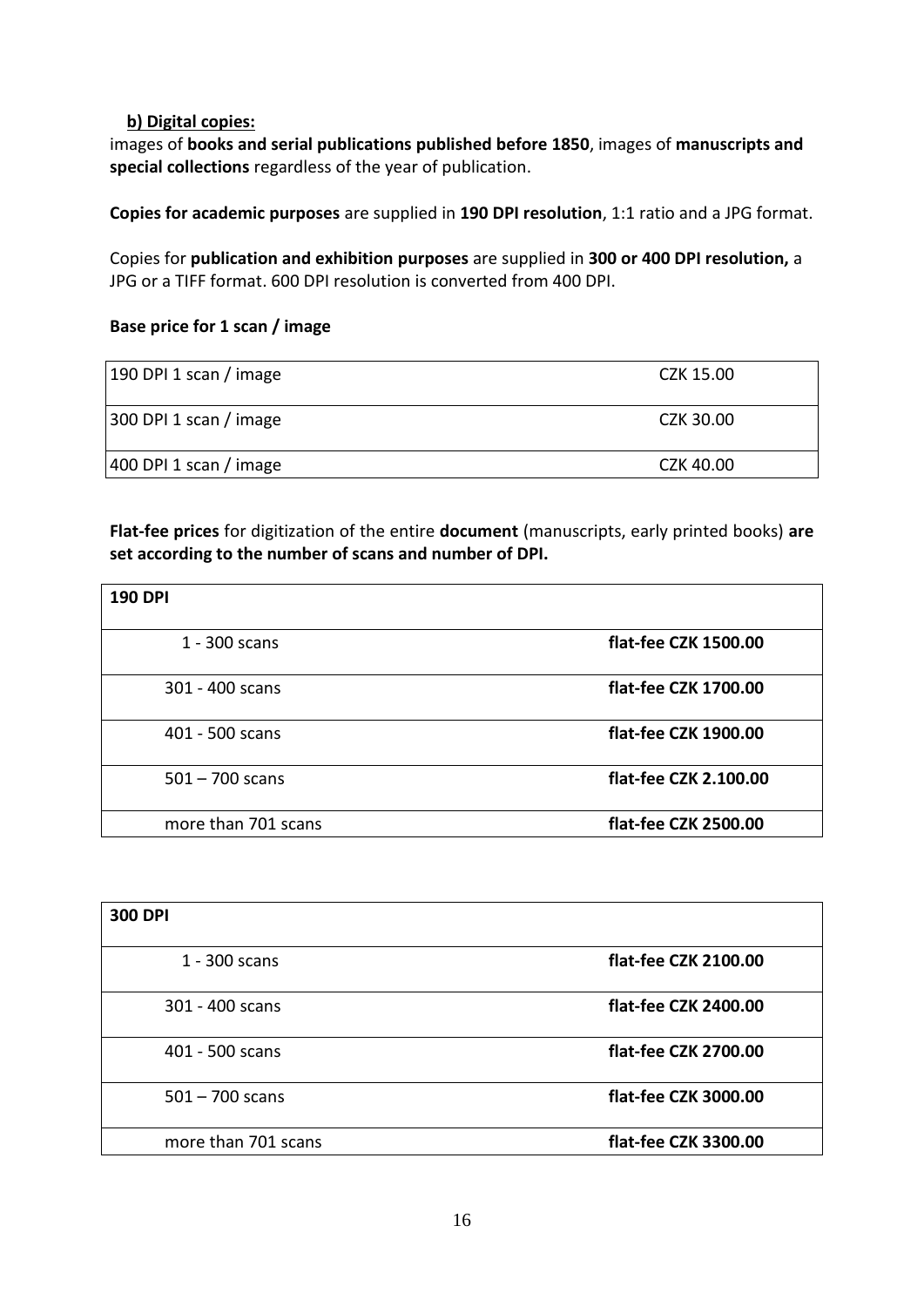| <b>400 DPI</b>      |                      |
|---------------------|----------------------|
| 1 - 300 scans       | flat fee CZK 2600.00 |
| 301 - 400 scans     | flat fee CZK 2900.00 |
| 401 - 500 scans     | flat fee CZK 4200.00 |
| $501 - 700$ scans   | flat fee CZK 4500.00 |
| more than 701 scans | flat fee CZK 4800.00 |

Price of digital copy from Journal Department and Book culture Department

| Base price of 1 scan without DPI distinction | CZK 15.00 |  |
|----------------------------------------------|-----------|--|
|                                              |           |  |

## 3. Publication permission fee

All copies are supplied only for academic purposes. In case of their publication an agreement "Contract to provide permission for one-time use of images" and payment of the relevant fee is necessary. Publishing of copies for the scientific, educational, and promotional purposes of NM is exempted from the fee. For electronic publishing, only 190 DPI is allowed, the copy is watermarked.

#### **Publication fee / 1 copy**

| Black and white copy                               | CZK 1000.00             |
|----------------------------------------------------|-------------------------|
| Colour copy                                        | CZK 2000.00             |
| Copy for exhibition                                | CZK 500.00              |
| Copy for exhibition: more than 30 copies           | CZK 15.000.00           |
| Per-minute of a black and white / colour film shot | CZK 3.000.00 / 4.000.00 |

Note: This Pricelist is based on the *Pricelist of the paid services and fees of the National Museum.*

## *4. Other services*

| Cotton gloves for studying parchment documents | CZK 20 $/$ 1 pair |
|------------------------------------------------|-------------------|
|------------------------------------------------|-------------------|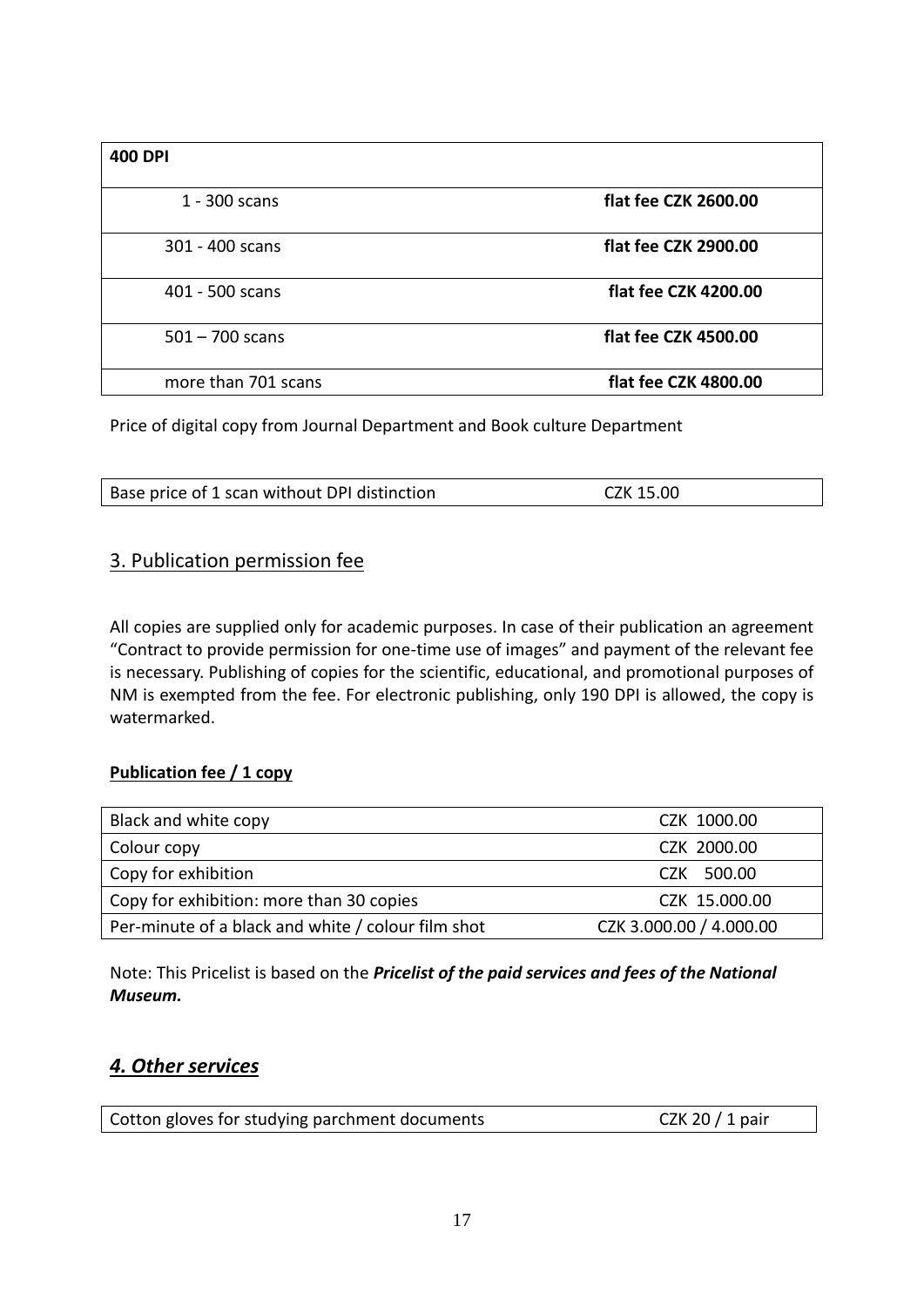The price for the interlibrary loan service (MVS) and the international lending service (MMVS) is variable, it is based on the current price lists of the addressed libraries, in the case of MMVS according to the price list of the National Library of the Czech Republic.

The price of the lost or damaged document is determined by the Collection Manager, more at National Museum Library Rules and Regulation, Article III, § 12.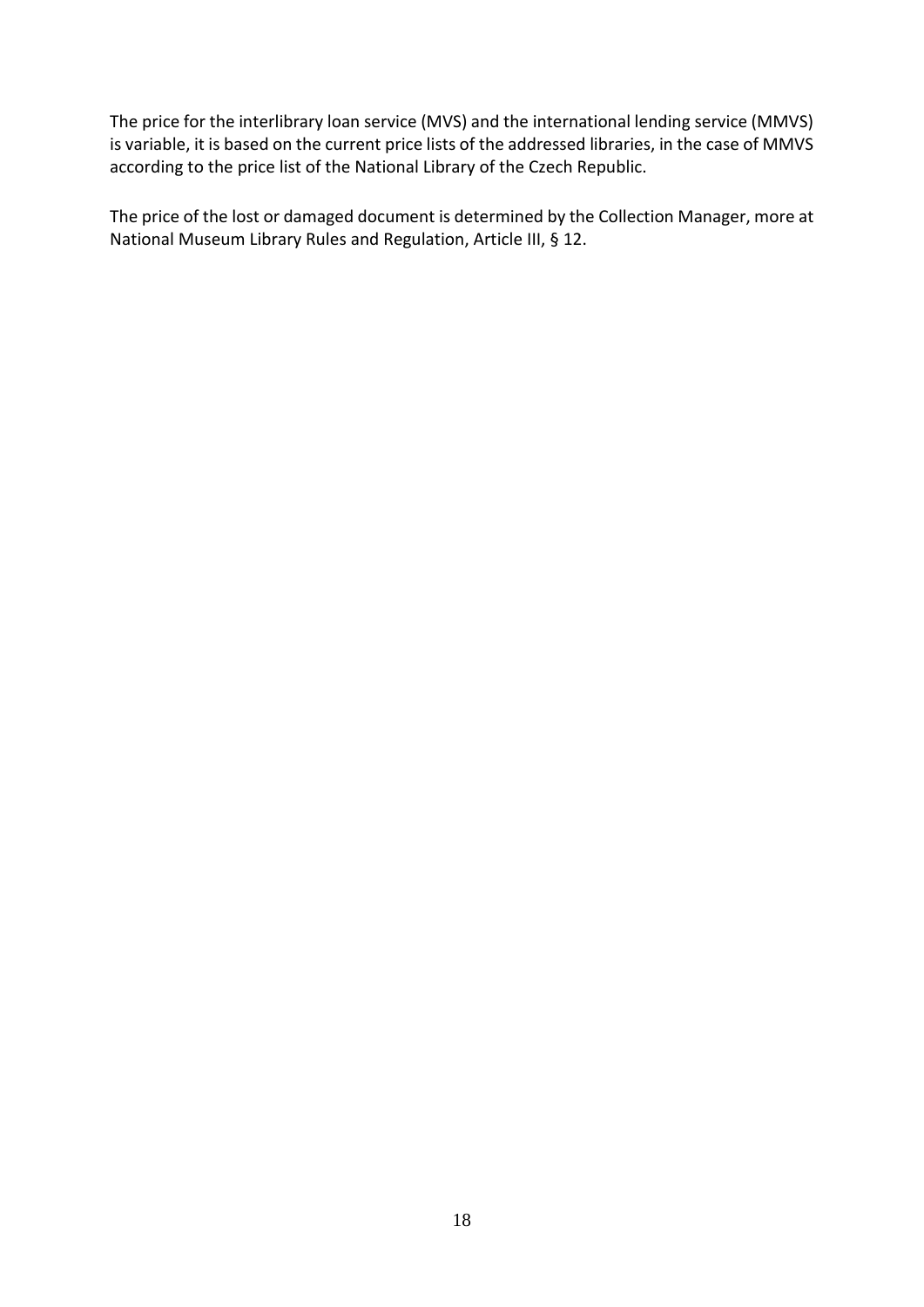#### **Annex no. 2**

| <b>NATIONAL MUSEUM</b> |
|------------------------|
| Section:               |
| Serial no /20          |

## **RESEARCHER SHEET**

#### **Part I IDENTIFICATION DATA OF THE RESEARCHER**

Name, surname \*) and the surface of the surface of the surface of the surface of the Title (optional)

Day, month, year of birth:

Permanent address:

| Telephone number (optional): | E-mail: |  |
|------------------------------|---------|--|
|------------------------------|---------|--|

Delivery address:

| Telephone number (optional): |  |  |
|------------------------------|--|--|
|------------------------------|--|--|

E-mail:

National Museum Library card number: (LNM only)

#### *Information for researchers:*

*The above listed personal data is processed in accordance with the Regulation (EU) 2016/679 of the European Parliament and of the Council On the protection of natural persons with regard to the processing of personal data and on the free movement of such data (GDPR) for the legitimate interest of the National Museum, which is the protection of the entrusted national cultural heritage.*

\*) **fill in legibly in printed characters**

#### **Part II STATISTICAL PART**

*The following data is processed by the National Museum for the purpose of historical and scientific research and statistics in the field of librarianship and museology due to the fulfilment of its professional tasks carried out in the public interest. You are giving us this information on a voluntary basis and we will process it with your consent (for more details, see the appendix).*

Exact designation of the subject of the study with a time and the factual definition of the collection items / documents from the library collection: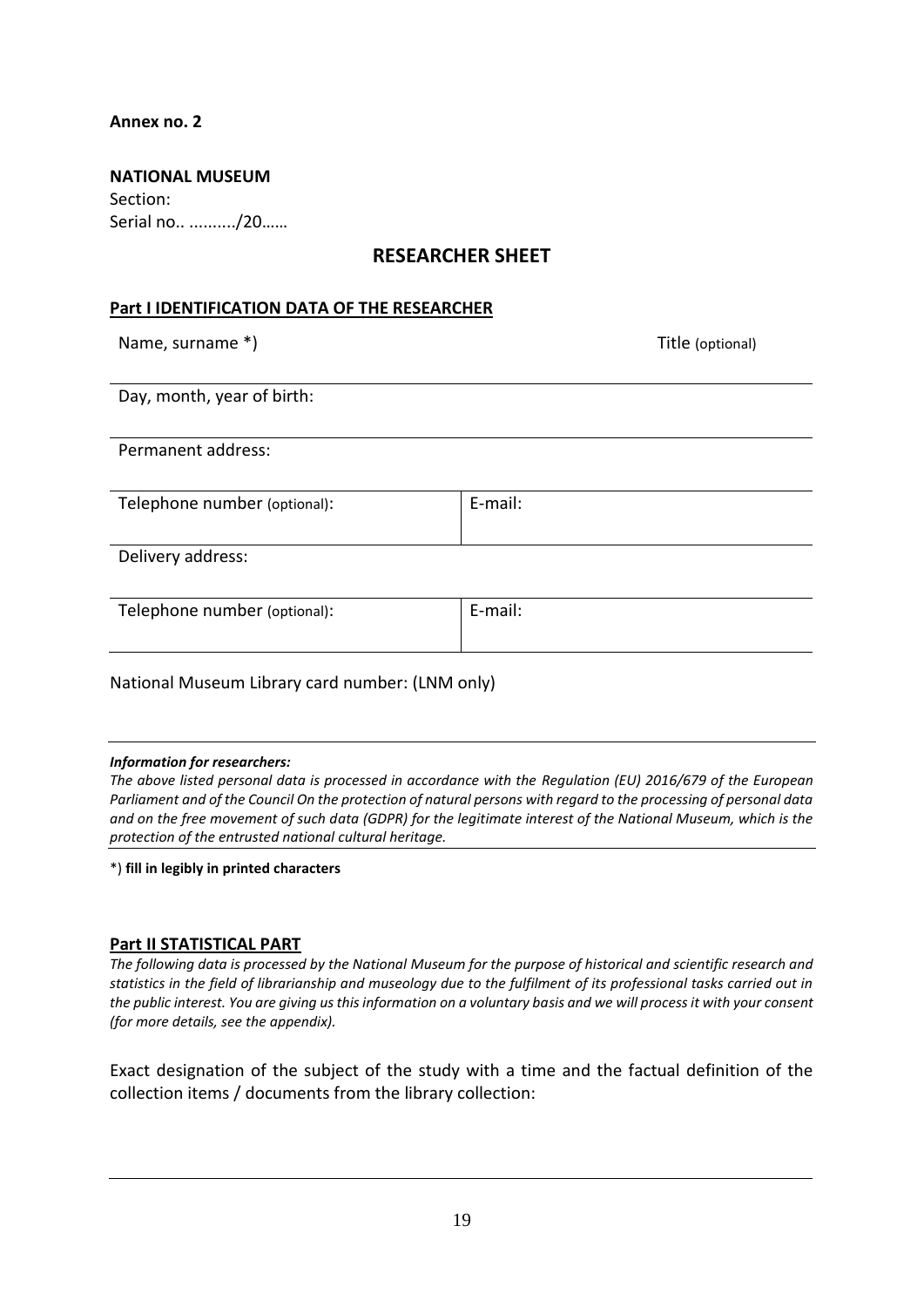| Purpose of<br>research:*)     | Official (service, study)                                                                     |  |
|-------------------------------|-----------------------------------------------------------------------------------------------|--|
|                               | Private                                                                                       |  |
| Specific topic<br>focus: $*)$ | Scientific purposes (studies, monographs,<br>student diploma or dissertation theses,<br>etc.) |  |
|                               | Scientific editions of documents                                                              |  |
|                               | Genealogical purposes                                                                         |  |
|                               | Private interest education                                                                    |  |
|                               | Collectors' interests and related research                                                    |  |
|                               | <b>Publication purposes</b>                                                                   |  |
|                               | <b>Exhibition purposes</b>                                                                    |  |
|                               | Official authorities purposes                                                                 |  |
|                               | Other -specify                                                                                |  |
|                               | *) Use the cross in the square box to mark the matching.                                      |  |

In the case of an official (service or study) purpose of the study: **The name and registered office of the legal entity for which the researcher is processing the topic**

#### **PART III RESEARCHER DECLARATION:**

I declare that I am aware of my personal responsibility for handling the knowledge and information I have obtained by studying the submitted collection items / documents from the library collection.

I declare that I have become acquainted with the provisions of the Research / Library Regulations and I acknowledge that in case of violation of my fundamental obligations, the submission of other collection items / documents from the library collection may be denied or the permission granted may be revoked. I also declare that I have become familiar with the terms of protection of my personal data.

I also acknowledge that in the case of the untruthfully mentioned data in the Researcher Sheet I may become subject to criminal prosecution and the submission of collection items / documents from the library collection will be denied or the consent given will be revoked.

I acknowledge that the National Museum processes my personal data because of its legitimate interest which is protection of the entrusted national cultural heritage.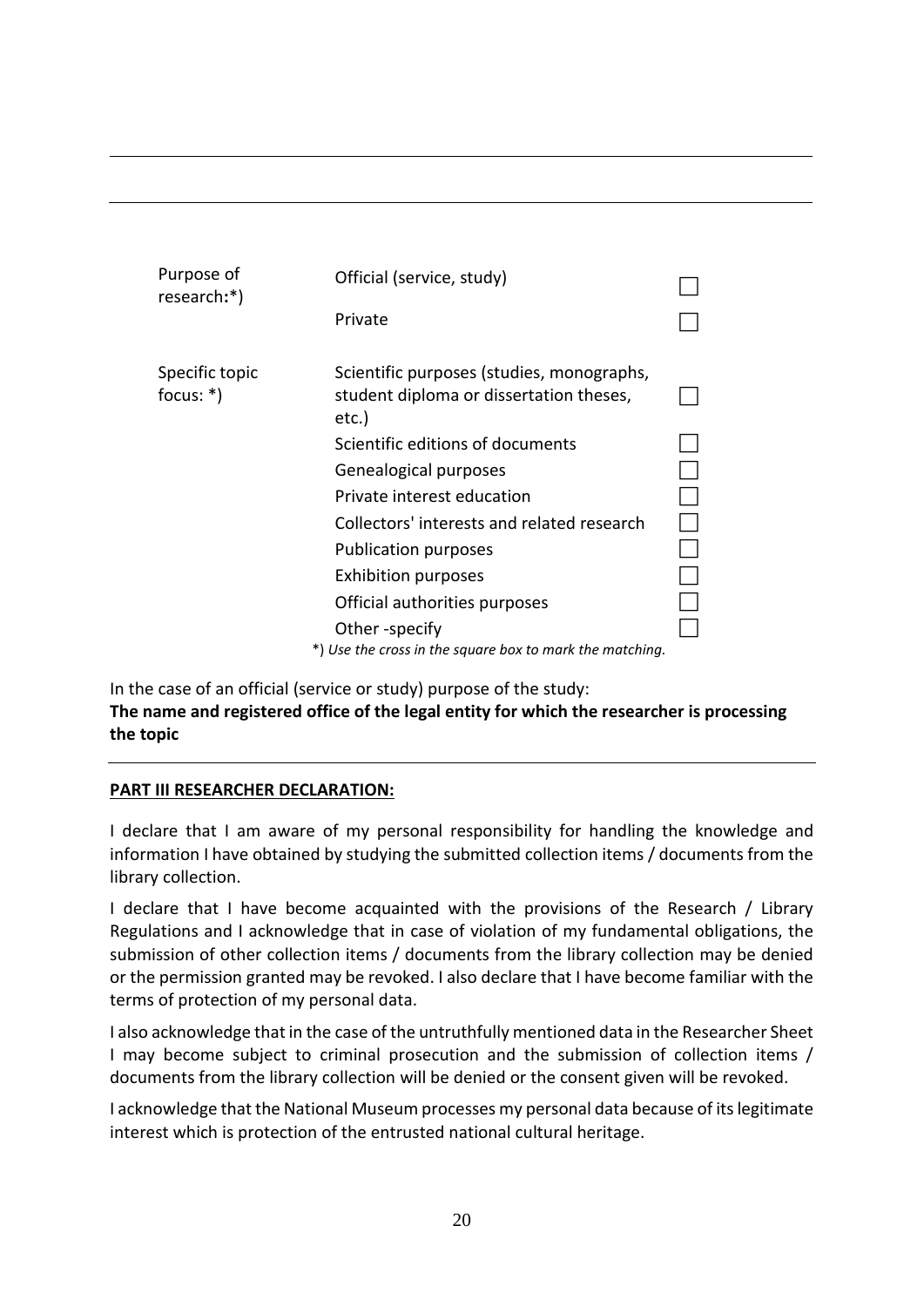I declare to notify without undue delay any personal data change contained in this Researcher Sheet.

 $\Box$  I agree with the processing of my personal data for the purpose of fulfilling the tasks of the National Museum in the area of historical and scientific research and statistics in the field of librarianship and museology.

| In Prague on | Signature |
|--------------|-----------|
|              |           |

The identity of the researcher has been verified by the valid personal identity document by:

\_\_\_\_\_\_\_\_\_\_\_\_\_\_\_\_\_\_\_\_\_\_\_\_\_\_\_\_\_\_\_\_\_\_\_\_\_\_\_\_\_\_\_\_\_\_\_\_\_\_\_\_\_\_\_\_\_\_\_\_\_\_\_\_\_\_\_\_\_\_\_\_\_\_\_\_\_\_\_\_\_\_\_\_\_\_\_\_\_\_\_\_\_\_\_\_\_\_\_\_\_

| Identity card / passport no. |  |
|------------------------------|--|
| issued                       |  |

| Submission of collection items to the researcher was allowed on | / by:      |  |
|-----------------------------------------------------------------|------------|--|
| Name and surname:                                               | Signature: |  |
| Function:                                                       |            |  |

# **Record of submitted collection items**

| Ser.<br>no. | Inventory number and name of<br>the collection item / document<br>from the library collection | Submitted<br>on, time | Signature of<br>the researcher | Returned<br>on, time | Signature of<br>the NM<br>employee<br>responsible |
|-------------|-----------------------------------------------------------------------------------------------|-----------------------|--------------------------------|----------------------|---------------------------------------------------|
|             |                                                                                               |                       |                                |                      |                                                   |
|             |                                                                                               |                       |                                |                      |                                                   |
|             |                                                                                               |                       |                                |                      |                                                   |
|             |                                                                                               |                       |                                |                      |                                                   |
|             |                                                                                               |                       |                                |                      |                                                   |
|             |                                                                                               |                       |                                |                      |                                                   |
|             |                                                                                               |                       |                                |                      |                                                   |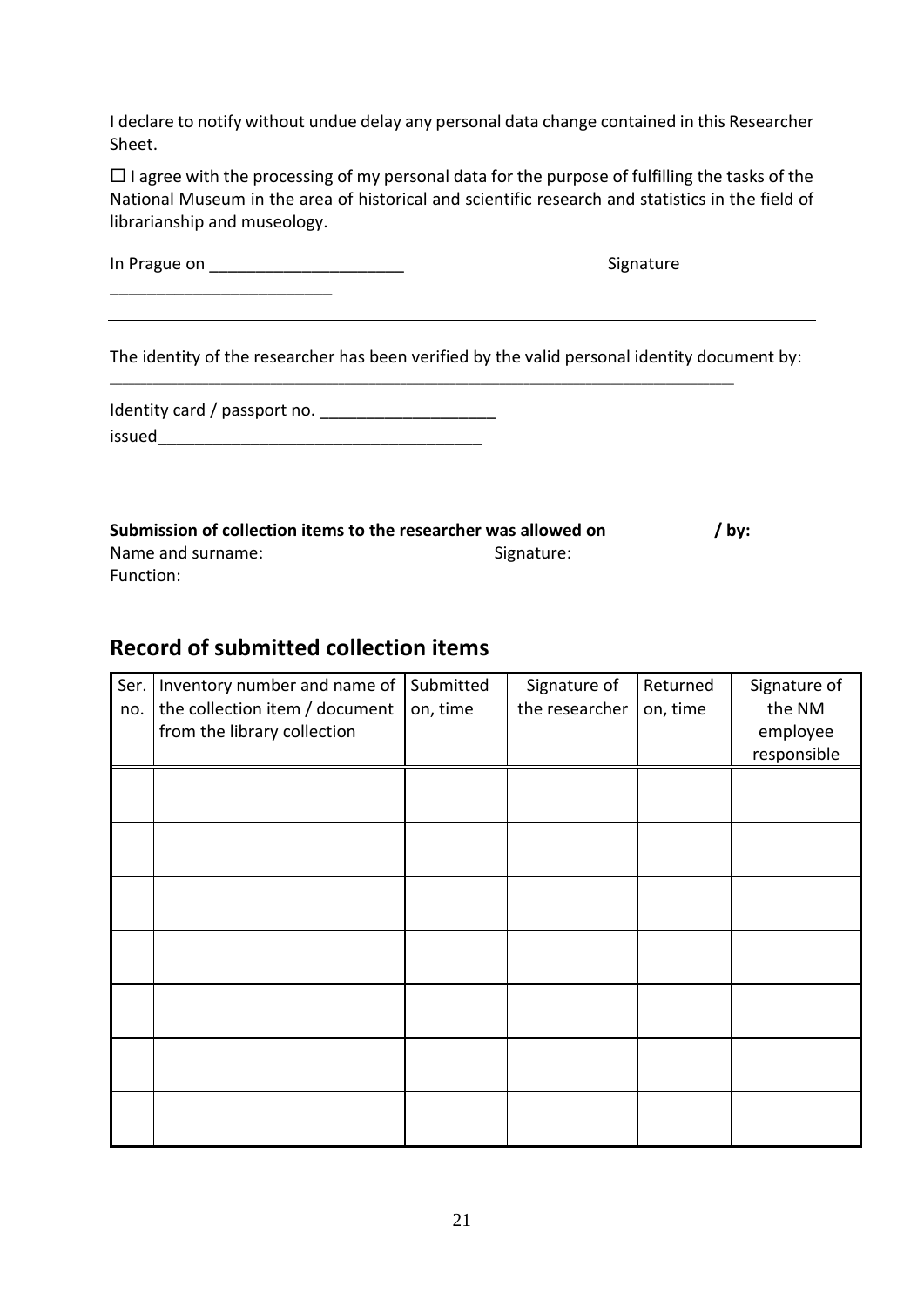## **PROLONGATION OF THE LNM RESEARCHER CARD**

| Valid to xx.xx.20xx<br>or 5 visits | Date, the receipt number | <b>Signature of</b><br>the librarian /<br>responsible<br>NM employee |
|------------------------------------|--------------------------|----------------------------------------------------------------------|
|                                    |                          |                                                                      |
|                                    |                          |                                                                      |
|                                    |                          |                                                                      |
|                                    |                          |                                                                      |
|                                    |                          |                                                                      |
|                                    |                          |                                                                      |
|                                    |                          |                                                                      |
|                                    |                          |                                                                      |
|                                    |                          |                                                                      |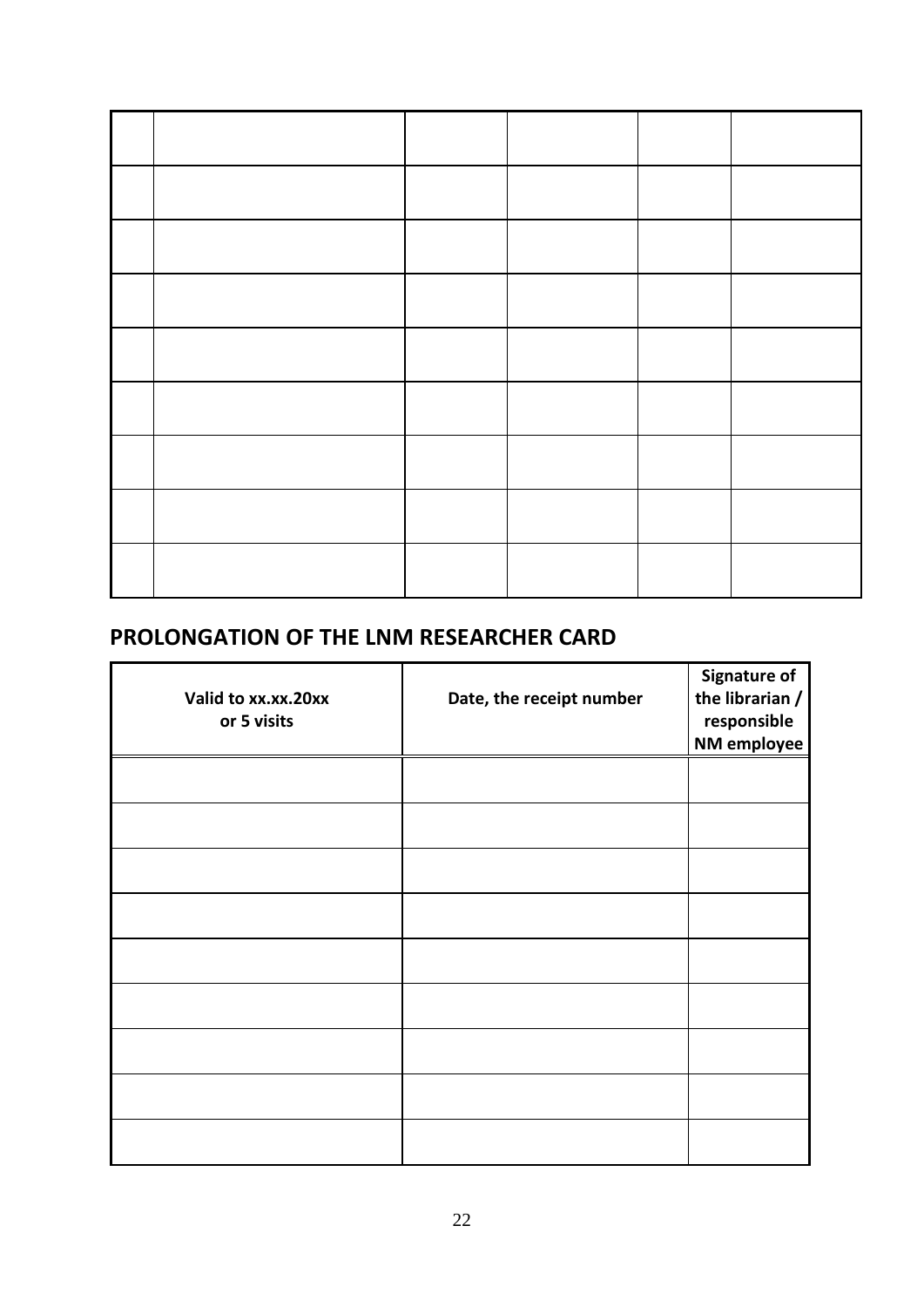**Appendix of the Researcher sheet - for the researcher**

# **INFORMATION ON PROCESSING OF PERSONAL DATA**

Provided in accordance with Articles 13 and 14 of the Regulation (EU) 2016/679 of the European Parliament and of the Council On the protection of natural persons with regard to the processing of personal data and on the free movement of such data (Regulation).

## *Personal Data Manager*

National Museum based at Václavské náměstí 68, 110 00 Prague 1 – Nové Město, ID: 00023272, VAT ID: CZ00023272

## *Contact details of the Personal Data Protection Officer*

Telephone number: +420 261 090 682. E-mail: [gdpr.nm@nslegal.cz.](mailto:gdpr.nm@nslegal.cz)

## *Purpose and legal basis for the processing of personal data*

The National Museum will process your personal data for the legitimate reason of its legitimate interest within the meaning of Article 6 (1) f) of the Regulation. This interest is the protection of the entrusted cultural heritage of the Czech Republic. Another compatible reason for processing is the fulfilment of the task carried out in the public interest within the meaning of Article 6 (1) e), which is carrying out of historical and scientific research and statistics in the field of librarianship and museology. Researcher sheets are also archived in the public interest.

If you do not provide at least personal data listed in part I, it will not be possible to provide the required titles to you to research them.

## *Personal data to be processed*

- Name, surname, title (optional),
- Day, month and year of birth,
- Permanent address (street, number, post code, city, state E-mail, telephone number (optional),
- Delivery address: (street, number, post code, city, state E-mail, telephone number (optional), recipients or categories of recipients of personal data,
- Handwritten signature,
- Statistical data (Designation of the study topic, purpose of the research, thematic focus of the study, institutions for which the topic is being researched),
- Verification data (Personal ID card number, issued by),
- Course of research activity records of submitted items for study.

## *Recipients or categories of recipients of personal data*

The National Museum will not transfer the processed personal data to other third parties, to a third country or to international organizations, nor will it use it for other not above stated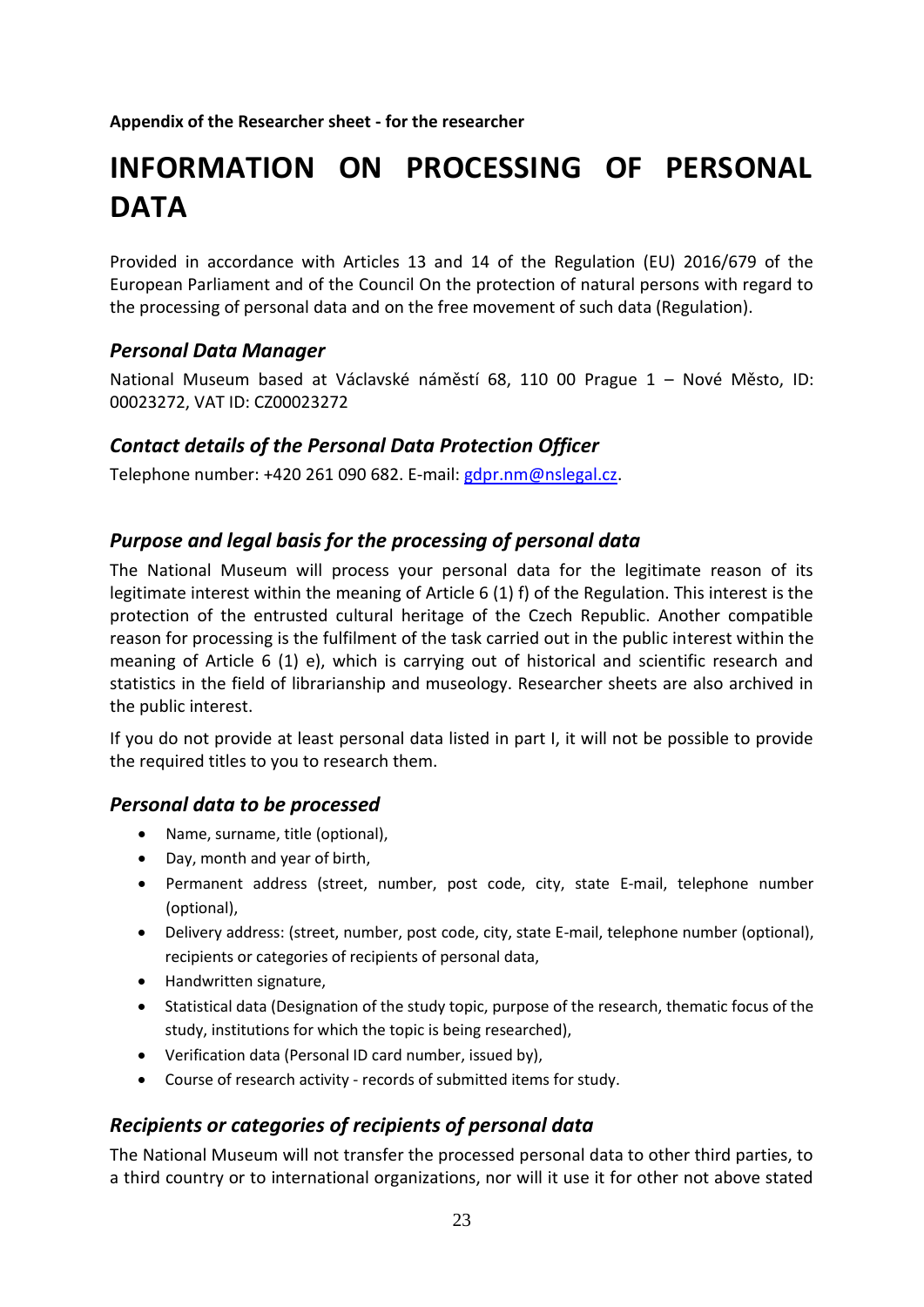purposes. Personal data may be made available to the Police of the Czech Republic or to the law enforcement authorities on the basis of their written request.

## *The period for which personal data will be stored*

Your personal data will be stored for 3 years, and then submitted for archiving to the National Museum Archives, where it will be stored permanently.

## *Data subject's rights and automated decision-making*

When processing your personal data, automated decision-making and profiling will not occur.

You have the right to request access to your personal data, its update or deletion, or limitation of its processing, the right to object to processing and the right to transfer the data to another personal data manager. The right to the deletion of personal data cannot, according to the Article 17 (3) (d) apply when your personal data will be processed for archiving, scientific and historical research in the public interest or will be necessary for the determination, performance or defence of legal claims.

You also have the right to file a complaint at the Personal Data Protection Office if you consider that the National Museum is processing personal data in violation to the Regulation.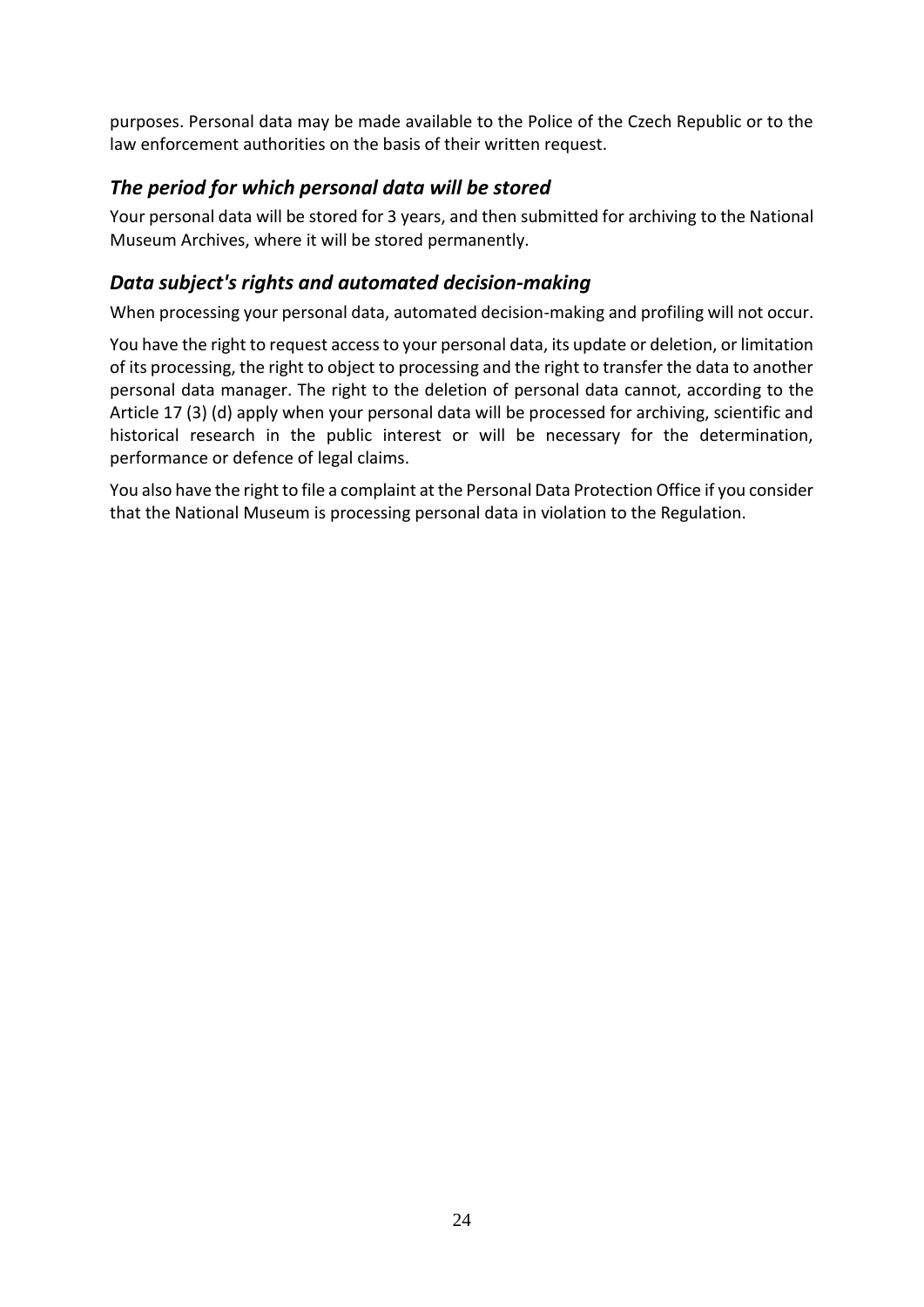**Annex no. 3 – Loan contract is not in English Annex no. 4**

# *CONTRACT TO PROVIDE IMAGES AND PERMISSION FOR THEIR ONE-TIME USE No.*

*pursuant to the provisions of Articles 2358 and the following of the Civil Code, as amended*

## **Národní muzeum**

příspěvková organizace zřízená Ministerstvem kultury ČR / *a state-co-funded organization established by the Ministry of Culture* se sídlem / *with registered address a*t Václavské náměstí 68, 115 79 Praha 1, Česká republika zastoupená / *represented by* **PhDr. Michal Lukeš, Ph.D.**, generální ředitel / *General Director* IČ / *Reg. No.:* 00023272, DIČ / *VAT No.*: CZ00023272 Bankovní spojení / *Bank account*: Česká národní banka 6331011/0710

Dále jen **"Poskytovatel"** / *Hereinafter referred to as the "Provider"*

*a* / and

## *Name / Institution*

se sídlem / *Registered address*: zastoupené / *represented by:*

IČ / *Reg. No.:*, DIČ / *VAT No.*: 0 Kontakt / *Contact:* e-mail:, tel.

dále jen **"objednatel"** / *Hereinafter referred to as the "Ordering Party"*

## **I. Účel a předmět smlouvy** */ Purpose and subject of contract*

1. Předmětem této smlouvy je poskytnutí objednateli povolení k jednorázovému užití obrazového materiálu níže popsaného sbírkového předmětu za účelem jeho zveřejnění. Snímek sbírkového předmětu vytvořil zaměstnanec poskytovatele v rámci pracovněprávního vztahu. */ The subject of this Contract is the provision by the Provider of one-time use of images permission (the 'Permission') to the Ordering Party for the publishing of the photograph of the Collection Item as described below. The*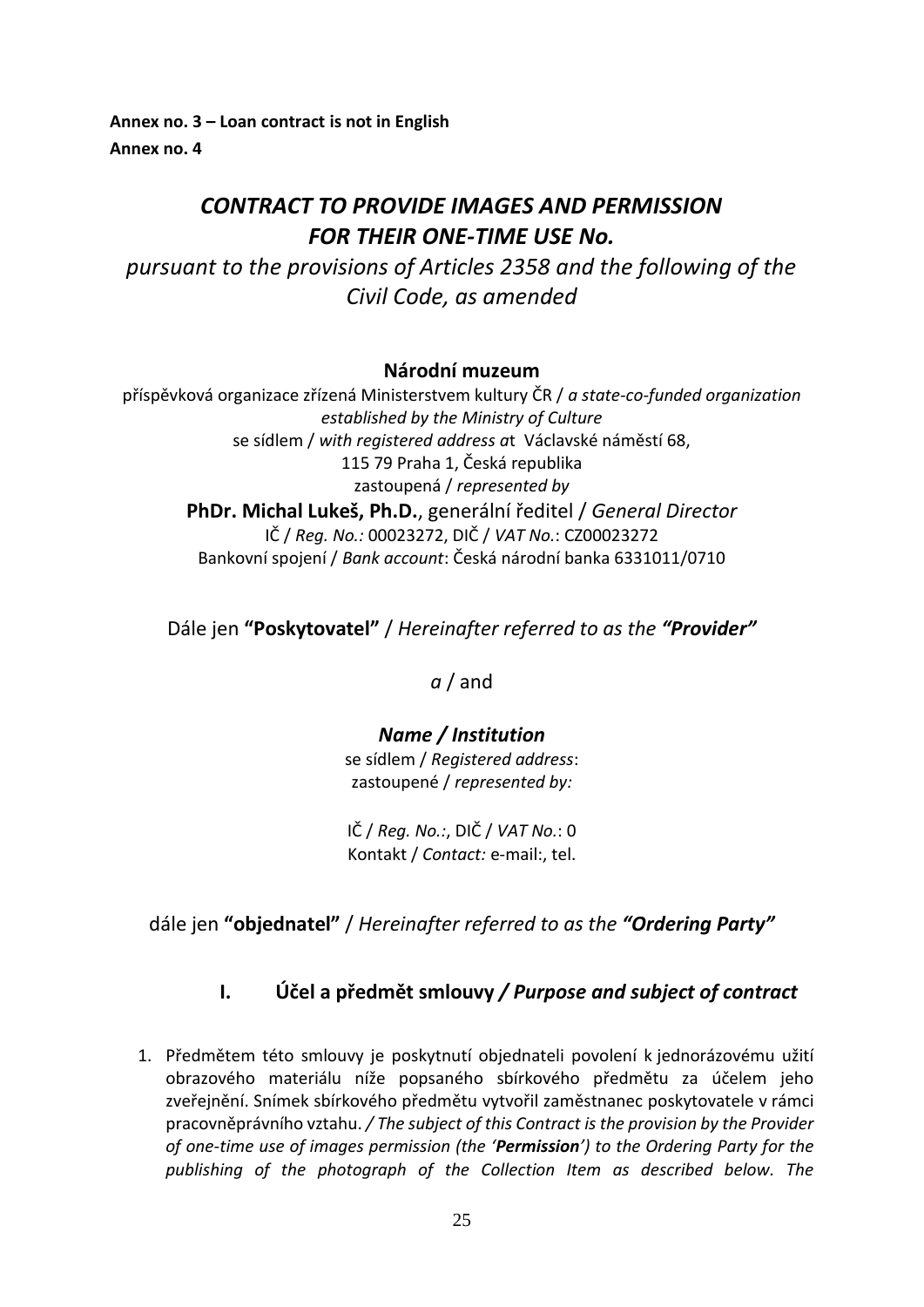*photograph of the Collection Item was taken by the provider´s employee under the labour-law relation.*

2. Sbírkový předmět (popis): / *Collection Item (description):*

Celkem obrázků / *Total image/s.* Povolení bude využito v knize/výstavě/databázi/ *The Permission will be used in book/ exhibition/database.*

## **II. Závazek objednavatele /** *Ordering Party obligation*

- 1. Snímek sbírkového předmětu bude řádně označen **signaturou a formulací**, že pochází ze sbírek poskytovatele (Sbírka Národního muzea, Praha, Česká republika). / *The photograph of Collection Item shall be duly labelled with the shelfmark and a statement that the given item comes from the Provider's collections. (Example of statement: Francesco and the proof of fire, miniature 1316-1334, Bonaventura da Bagnoreggio, Legenda maior. Collection of the National Museum, National Museum Library, Nostická Ms c 13, fol. 40v, Prague, Czech Republic).*
- 2. Objednavatel zároveň poskytne pro archivní potřeby poskytovatele do **jednoho měsíce od vydání** knihy **1-2 výtisky** každé doprovodné publikace, ve které budou obrázky užity, pro archivní potřeby NM. Publikace bude zaslána na adresu: Národní muzeum, KNM6, Vinohradská 1, 110 00 Praha 1, Česká republika. / *At the same time, the Ordering Party shall provide the Provider with 1-2 copies of each accompanying publication in which the images will be used for the Provider´s archival needs, namely one month after the publication. The publication will be sent to: National Museum, KNM6, Vinohradská (Street) 1, 115 79 Prague 1, Czech Republic.*
- 3. Poruší-li objednatel povolení poskytovatele, sjednává se smluvní pokuta 5.000,- Kč pokuty za každé nepovolené užití obrazového materiálu. / *If the Ordering Party violates the Provider's Permission, a contractual penalty has been agreed to the amount of CZK 5,000 for each prohibited use of the photograph.*

## **III. Závazek poskytovatele** */ Provider obligation*

- 1. Poskytovatel poskytne objednavateli obrazový materiál sbírkového předmětu v rozlišení 190-400 DPI a ve formátu JPG/TIFF, snímek je poslán elektronicky. / *The Provider shall provide the Ordering Party with the photograph of the Collection Item in 190-400 DPI resolution and in JPG/TIFF format, the photograph is sent in electronic form.*
- 2. Vzhledem k použití pro vědecké účely není dle Ceníku služeb Národního muzea použití obrazového materiálu zpoplatněno. / *With respect to the scientific use, the Provider does not impose charges for the photographs (as defined by the Services Price List of National Museum).*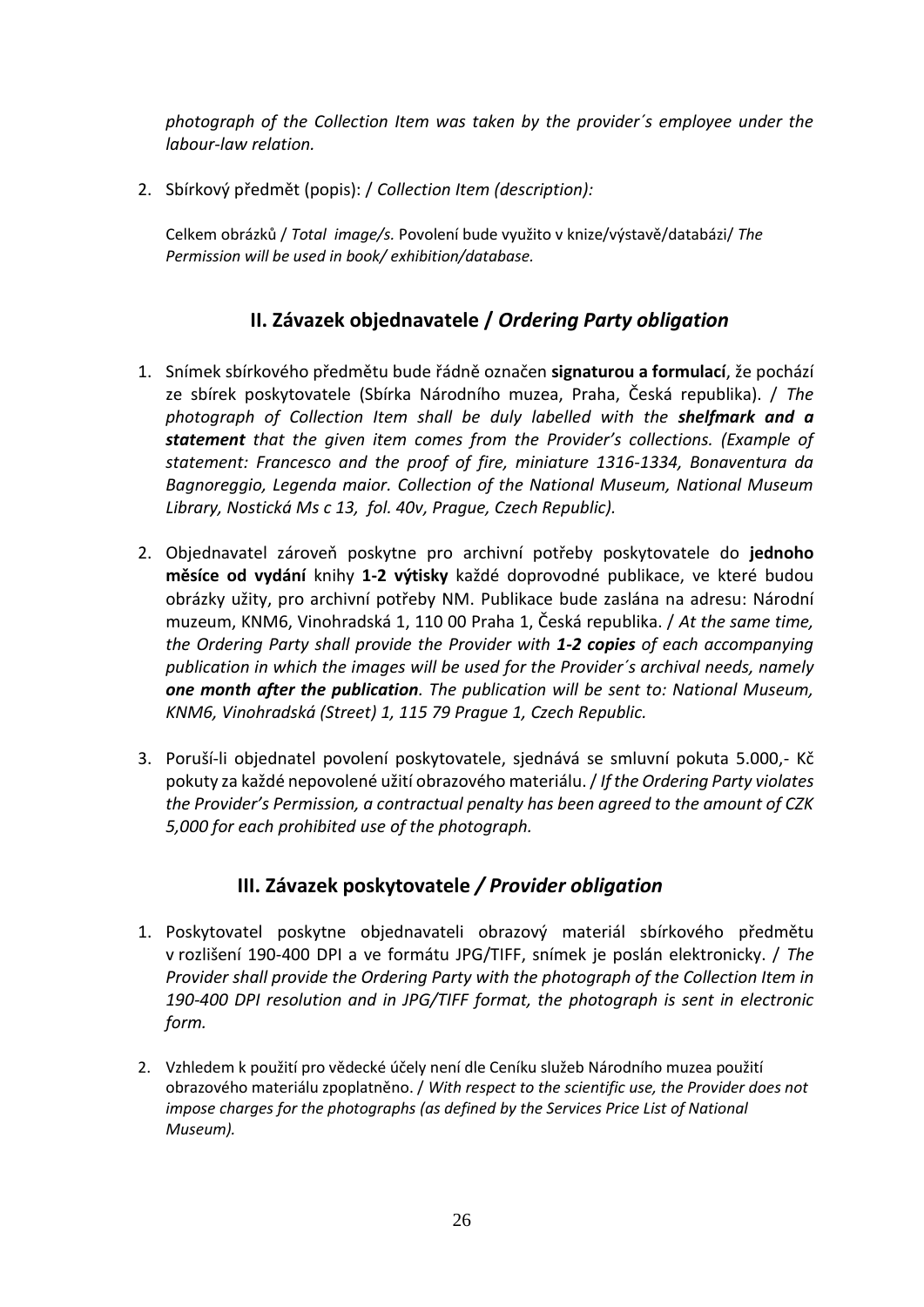## **IV. Závěrečná ustanovení /** *Closing provisions*

- 1. Veškeré vztahy, které nejsou přímo touto smlouvou upraveny, se řídí příslušnými ustanoveními zák. č. 89/2012 Sb. občanského zákoníku. */ Any relations not directly regulated by this Contract shall be governed by the relevant provisions of the Civil Code.*
- 2. Jakékoli změny obsahu nebo doplňky této smlouvy lze provádět pouze formou písemného dodatku podepsaného oprávněnými osobami obou smluvních stran, které se stanou její nedílnou součástí. / *Any changes to the content of this Contract, or supplements hereto, must be executed in the form of written addenda signed by the authorized representatives of both contracting parties which became an integral part of the Contract.*
- 3. Tato smlouva je vyhotovena ve třech stejnopisech s platností originálu, z nichž dva obdrží poskytovatel a jeden stejnopis objednatel. V případě pochybností je rozhodující české znění smlouvy. */ This Contract has been made out in three counterparts, each with the validity of an original; the Provider shall obtain two counterparts and the Ordering Party one counterpart. In case of doubt the Czech language version of the Contract is conclusive.*
- 4. Smlouva nabývá platnosti a účinnosti dnem podpisu oběma smluvními stranami*. / This Contract becomes valid and takes effect upon signature by both contracting parties.*
- 5. Smlouva se řídí právním řádem České republiky. Soudem příslušným je Obvodní soud pro Prahu 1. / *The Contract is governed by the laws of the Czech Republic. Competent Court is the District Court for Prague 1.*
- 6. Smluvní strany shodně prohlašují, že tato smlouva byla sepsána dle jejich pravé a svobodné vůle a nebyla uzavřena v tísni, pod jakýmkoliv nátlakem fyzickým či psychickým ani za jinak, pro kteroukoliv ze smluvních stran, nevýhodných podmínek, smlouvu si řádně přečetli a s jejím obsahem plně souhlasí, což stvrzují svými vlastnoručními podpisy. / *The contracting parties declare that the contract was drawn up according to their true and free will and it was not entered under duress, under no, physical or mental, pressure or under no other, for either of the parties, unfavourable conditions, they read the contract properly and fully agree with its content, which they confirm by their autographs.*

Praha, date: expression of the extension of the Place, date:

On behalf of the National Museum: On behalf of PhDr. Michal Lukeš, Ph.D. General Director of the National Museum

\_\_\_\_\_\_\_\_\_\_\_\_\_\_\_\_\_\_\_\_\_\_\_\_\_\_\_\_\_\_ \_\_\_\_\_\_\_\_\_\_\_\_\_\_\_\_\_\_\_\_\_\_\_\_\_\_\_\_\_\_